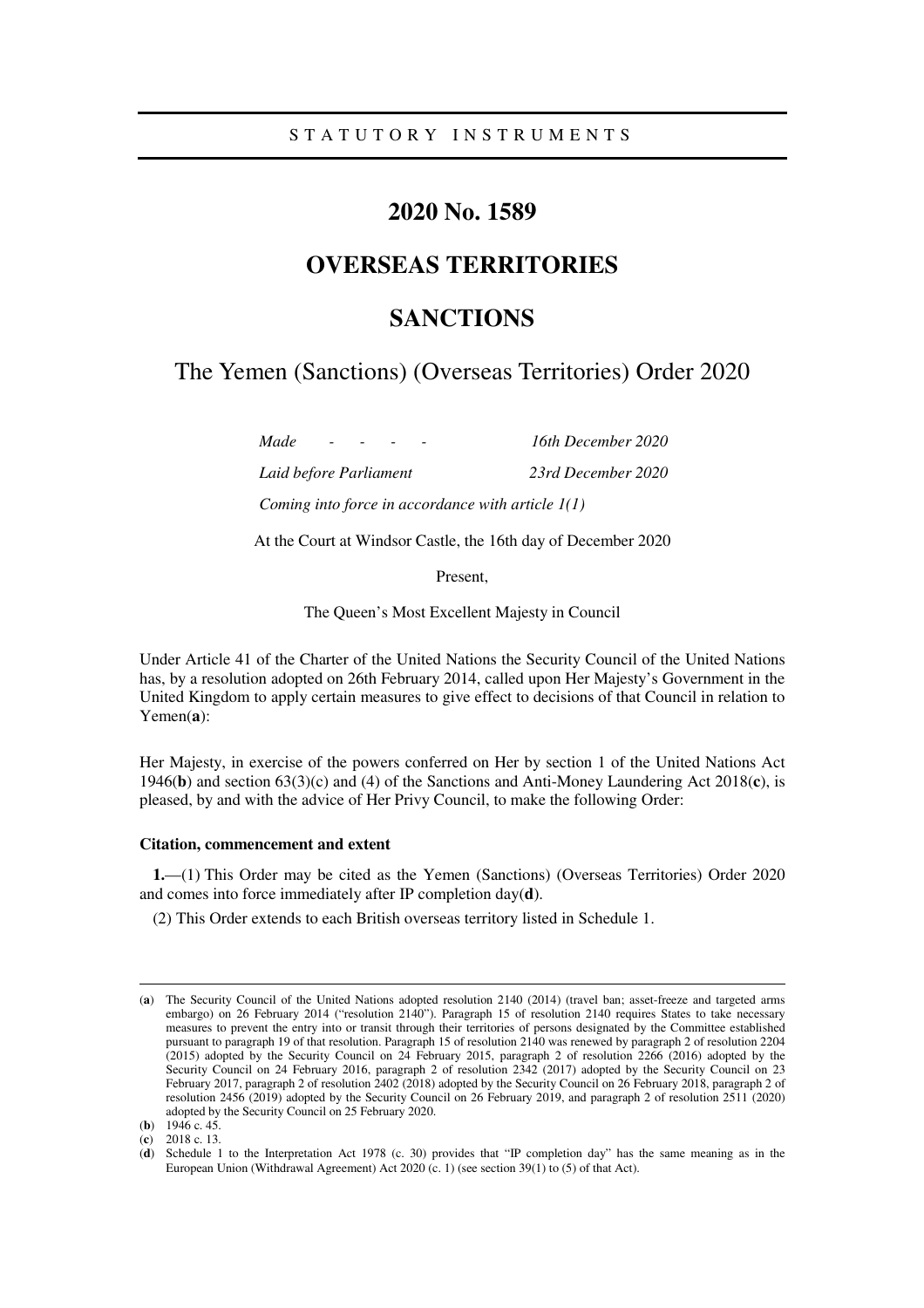#### **Extension of the Yemen (Sanctions) (EU Exit) (No. 2) Regulations 2020**

**2.** The Yemen (Sanctions) (EU Exit) (No. 2) Regulations 2020(**a**) as amended from time to time extend to each British overseas territory listed in Schedule 1 with the modifications specified in Schedule 2.

#### **Extension of the Sanctions and Anti-Money Laundering Act 2018**

**3.** Subject to the modification set out in paragraph (c), the following provisions of the Sanctions and Anti-Money Laundering Act 2018 extend to each British overseas territory listed in Schedule 1 for the purposes of the Yemen (Sanctions) (EU Exit) (No. 2) Regulations 2020 as modified and extended to the territories by this Order—

- (a) section 44 (protection for acts done for purposes of compliance);
- (b) section 52(3) (Crown application);
- (c) section 53 (saving for prerogative powers), except that, in its application to a particular British overseas territory, the reference in subsection (1) of that section to the United Kingdom is to be read as a reference to that territory.

#### **Exclusion of UN designated persons from the Territory**

**4.**—(1) A person who is for the time being named for the purposes of paragraph 15 of resolution 2140 by the Security Council or the Committee must not enter, transit or remain in the Territory.

(2) Paragraph (1) does not apply to a person who—

- (a) belongs to the Territory,
- (b) in respect of the Sovereign Base Areas, is permitted to reside in the Sovereign Base Areas under the law applicable to the Sovereign Base Areas.
- (3) Paragraph (1) does not apply to a person if—
	- (a) the application of that paragraph to that person would be contrary to the United Kingdom's obligations under—
		- (i) the European Convention on Human Rights, or
		- (ii) the Refugee Convention, or
	- (b) the person has been exempted from the application of paragraph (1) under a process applying by virtue of a resolution adopted by the Security Council.

(4) The Governor may, with the consent of the Secretary of State, direct that, in relation to any person falling within paragraph (1) whose name is specified, or who is of a specified description, that paragraph has effect subject to specified exceptions.

(5) A direction under this article—

- (a) may contain conditions;
- (b) must be of a defined duration (and that duration may be expressed in any way, including, for example, being expressed in a way such that the direction ceases to have effect on, or within a specified period after, the occurrence of a specified event).

(6) The Governor may, with the consent of the Secretary of State, vary, revoke or suspend a direction under this article at any time.

(7) On the issue, variation, revocation or suspension of a direction under this article, the Governor may take such steps as the Governor considers appropriate to publicise the issue, variation, revocation or suspension of the direction.

(8) The Governor may, to such extent and subject to such restrictions and conditions as the Governor thinks proper, delegate or authorise the delegation of any of the Governor's powers

-

<sup>(</sup>**a**) S.I. 2020/1278.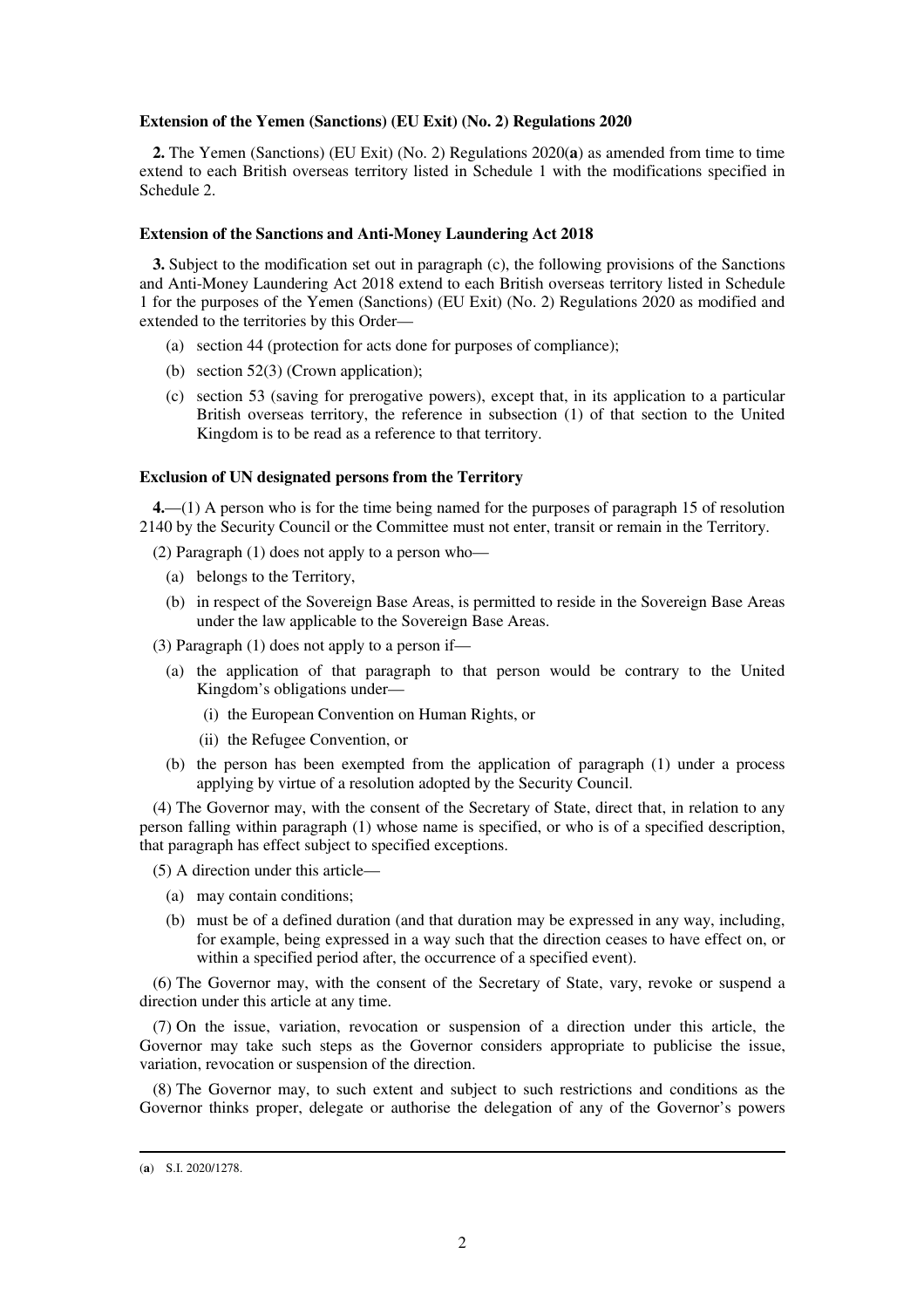under this article to any person, or class or description of persons, and any references in this article to the Governor are to be construed accordingly.

(9) In the exercise of any power conferred on the Governor by this article, the Governor is to act in their discretion.

(10) In the application of this article to a particular British overseas territory, the expression "the Territory" means that territory.

(11) For the purposes of this article, a person ("P") belongs to the Territory if—

- (a) in respect of Anguilla, P is an Anguillian (within the meaning given to that term in the law of Anguilla);
- (b) in respect of the Cayman Islands, P is a Caymanian (within the meaning given to that term in the law of the Cayman Islands);
- (c) in respect of the Falkland Islands, P has Falkland Islands status (within the meaning given to that term in the law of the Falkland Islands);
- (d) in respect of Montserrat, P is a Montserratian (within the meaning given to that term in the law of Montserrat);
- (e) in respect of Pitcairn, P has the right of abode in Pitcairn under the law of Pitcairn;
- (f) in respect of St Helena, P has St Helenian status (within the meaning given to that term in the law of St Helena);
- (g) in respect of Tristan da Cunha, P has the right of abode in Tristan da Cunha under the law of Tristan da Cunha;
- (h) in respect of the Turks and Caicos Islands, P is a Turks and Caicos Islander (within the meaning given to that term in the law of the Turks and Caicos Islands);
- (i) in respect of the Virgin Islands, P belongs to the Virgin Islands (within the meaning given to that term in the law of the Virgin Islands).
- (12) In this article—

-

"the Committee" means the means the Committee of the Security Council established in accordance with paragraph 19 of resolution 2140;

"the European Convention on Human Rights" means the Convention for the Protection of Human Rights and Fundamental Freedoms done at Rome on 4th November 1950 and the Protocols to the Convention(**a**);

"the Governor" means, in relation to the Territory, the person holding or acting in the office of Governor of the Territory, or, if there is no such office, the officer for the time being administering the Territory;

"Pitcairn" means Pitcairn, Henderson, Ducie and Oeno Islands;

"the Refugee Convention" means the Convention relating to the Status of Refugees done at Geneva on 28th July 1951 and the Protocol to the Convention(**b**);

"resolution 2140" means resolution 2140 (2014) adopted by the Security Council on 26th February 2014;

"Security Council" means the Security Council of the United Nations;

"the Sovereign Base Areas" means the Sovereign Base Areas of Akrotiri and Dhekelia in the Island of Cyprus;

"specified" means specified in a direction under this article.

*Richard Tilbrook* Clerk of the Privy Council

<sup>(</sup>**a**) ETS Numbers 005, 009, 046, 114, 117, 177, 187 and CETS Numbers 194, 213 and 214.

<sup>(</sup>**b**) United Nations Treaty Series, vol. 189, p. 137 and vol. 606, p. 267.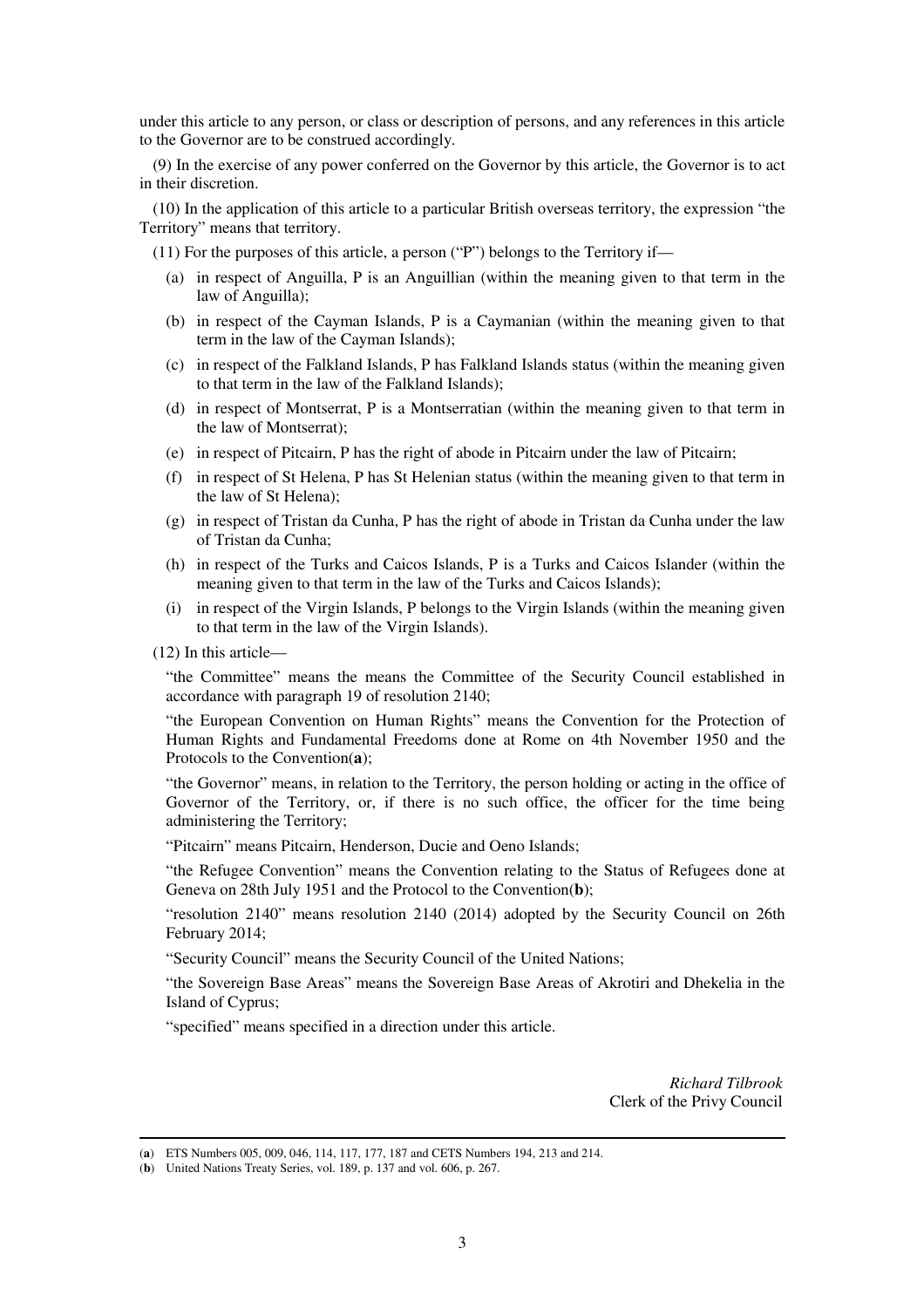### SCHEDULE 1 Article 1(2)

### British overseas territories

Anguilla British Antarctic Territory British Indian Ocean Territory Cayman Islands Falkland Islands Montserrat Pitcairn, Henderson, Ducie and Oeno Islands St Helena, Ascension and Tristan da Cunha South Georgia and the South Sandwich Islands The Sovereign Base Areas of Akrotiri and Dhekelia in the Island of Cyprus Turks and Caicos Islands Virgin Islands

### SCHEDULE 2 Article 2

# Modifications to be made in the extension of the Yemen (Sanctions) (EU Exit) (No. 2) Regulations 2020 to each British overseas territory listed in Schedule 1

**1.** In regulation 1 (citation and commencement)—

- (a) in the heading, omit "and commencement";
- (b) omit paragraph (2).

**2.** In regulation 2 (interpretation)—

- (a) the existing text becomes paragraph  $(1)$ ;
- (b) in that paragraph—
	- (i) in the appropriate places, insert the following definitions—
	- ""aircraft" has the same meaning as it has in section  $6(9)$  of the Act;";

""authorised officer" means, in relation to the Territory-

- (a) a member of Her Majesty's forces in the Territory,
- (b) a police or customs officer of the Territory,
- (c) a person authorised by the Governor for the purposes of exercising, whether generally or in a particular case, any power conferred by—
	- (i) regulation 41 (finance: powers to request information),
	- (ii) regulation 42 (finance: production of documents),
	- (iii) regulation 44 (trade: information powers),
	- (iv) regulation 46 (general trade licences: inspection of records),
	- (v) regulation 47 (disclosure of information),
	- (vi) regulation 48A (suspected ships, aircraft or vehicles), or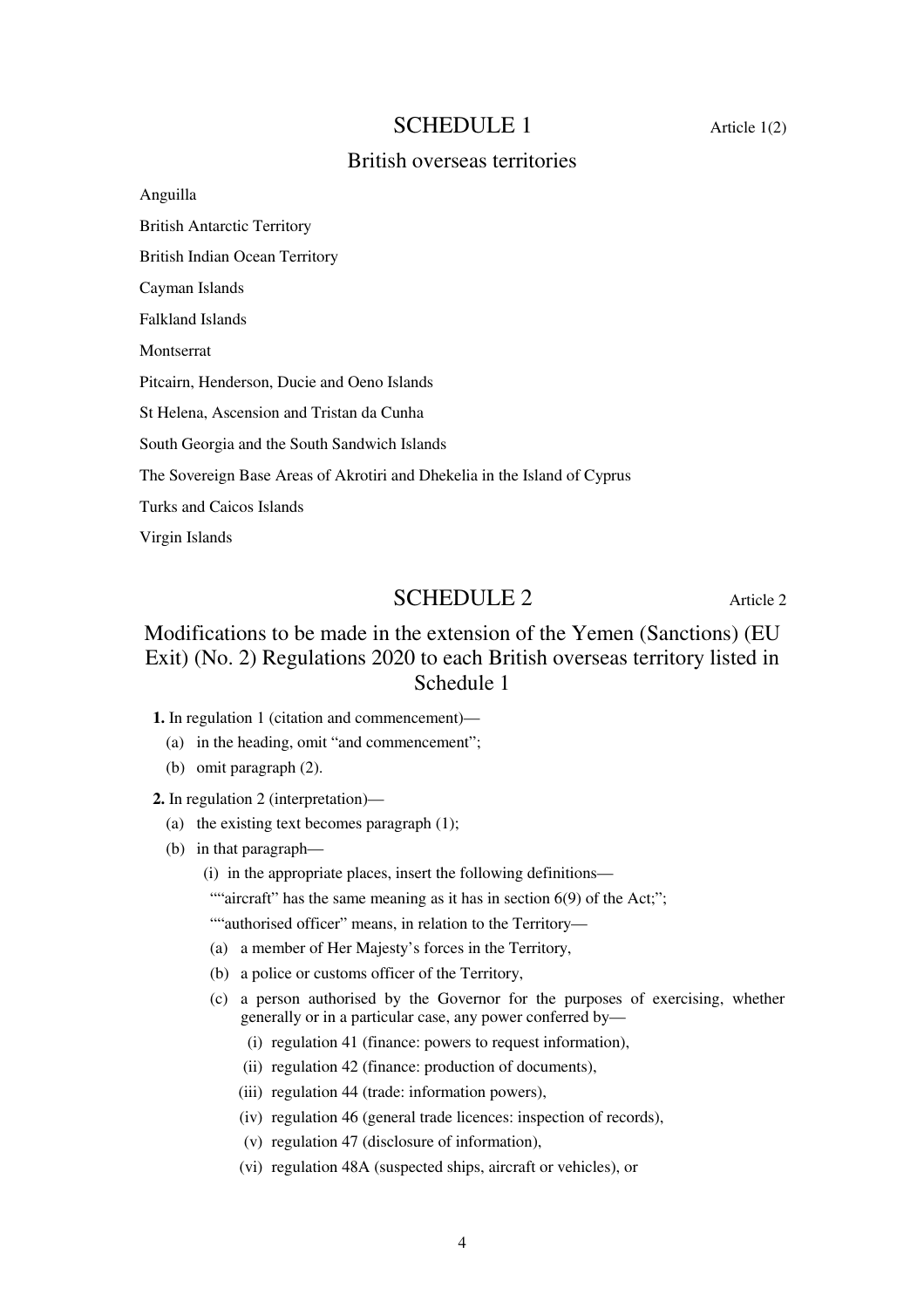- (vii) regulation 48B (search warrants), or
- (d) any person acting under the authority of a person falling within any of paragraphs (a) to  $(c)$ ;":

""financial sanctions licence" means, in relation to the Territory, a licence issued by the Governor under regulation 33(1);";

""the Governor" is to be read in accordance with regulation 4A;";

""Her Majesty's forces" does not include a force of any country, other than the United Kingdom, that is a member of the Commonwealth;";

""ship" has the same meaning as it has in section  $7(14)$  of the Act;";

""territorial sea of the Territory" means the territorial sea as defined in an enactment applicable in the Territory or, in the absence of such an enactment, the territorial sea adjacent to the Territory;";

""Territory aircraft" means, in relation to the Territory—

- (a) an aircraft registered in the Territory, or
- (b) an aircraft which is not registered under the law of a country outside the Territory but is wholly owned by persons each of whom is a Territory person;";

"Territory person" means, in relation to the Territory, a person who is—

- (a) an individual ordinarily resident in the Territory who is—
	- (i) a British citizen, a British overseas territories citizen, a British National (Overseas) or a British Overseas citizen,
	- (ii) a person who under the British Nationality Act 1981(**a**) is a British subject, or
	- (iii) a British protected person within the meaning of that Act, or
- (b) a body incorporated or constituted under the law of any part of the Territory;";
- ""Territory ship" means, in relation to the Territory—
- (a) a ship registered in the Territory, or
- (b) a ship which is not registered under the law of a country outside the Territory but is wholly owned by persons each of whom is a Territory person;";

""vehicle" means a land transport vehicle.";

- (ii) omit the definitions of—
	- (aa) "the Commissioners",
	- (bb) "Treasury licence", and
	- (cc) "United Kingdom person";
- (c) after that paragraph insert—

-

"(2) In the application of these Regulations to a particular British overseas territory, the expression "the Territory" means that territory."

**3.** In regulation 3 (application of prohibitions and requirements outside the United Kingdom)—

- (a) in the heading, for "United Kingdom" substitute "Territory";
- (b) in paragraphs (1) and (4), for "United Kingdom person" substitute "Territory person";
- (c) in paragraphs (1), (4) and (7), for "United Kingdom" substitute "Territory";
- (d) in paragraphs (2) and (5), after "in the territorial sea" insert "of the Territory";
- (e) in paragraphs (3) and (6), for "Treasury licence" substitute "financial sanctions licence".

<sup>(</sup>**a**) 1981 c. 61. Part IV has been amended by the British Overseas Territories Act 2002 (c. 8), section 1(1)(b); and the Nationality, Immigration and Asylum Act 2002 (c. 41), Schedule 2, paragraph 1(i).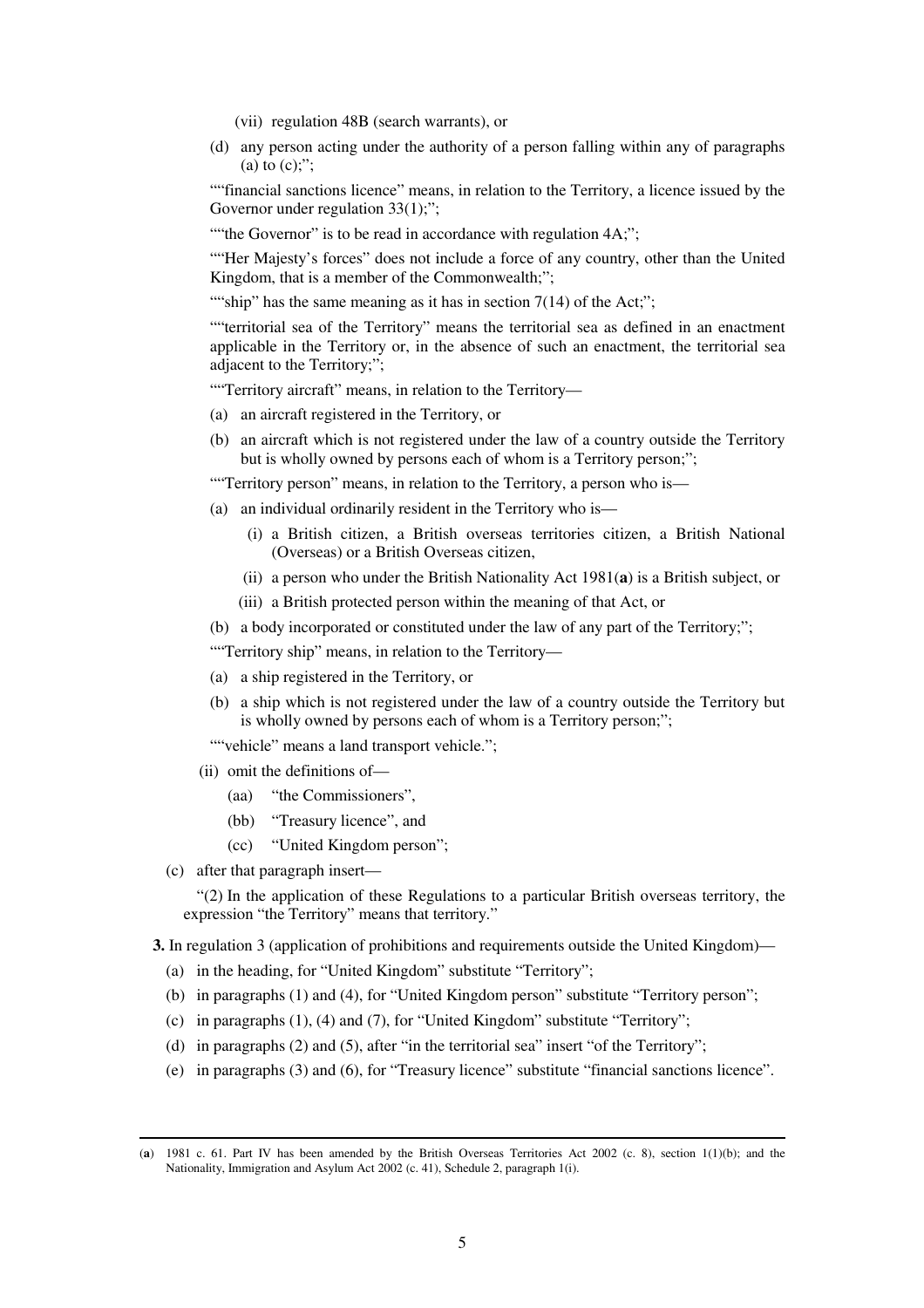**4.** In regulation 4 (purposes), for "The regulations contained in this instrument that are made under section 1 of the Act" substitute "These Regulations".

**5.** At the end of Part 1 (General), insert—

#### "**Functions of the Governor**

**4A.**—(1) In these Regulations, "the Governor" means, in relation to the Territory, the person holding or acting in the office of Governor of the Territory, or, if there is no such office, the officer for the time being administering the Territory.

(2) The Governor may, to such extent and subject to such restrictions and conditions as the Governor thinks proper, delegate or authorise the delegation of any of the Governor's powers under these Regulations to any person, or class or description of persons, and any references in these Regulations to the Governor are to be construed accordingly.

(3) In the exercise of any power conferred on the Governor by these Regulations, the Governor is to act in their discretion."

**6.** Omit regulation 5 (power to designate persons) (including the heading).

**7.** Omit regulation 6 (criteria for designating a person) (including the heading).

**8.** For regulation 8 (notification and publicity where designation power used), substitute—

#### "**Requirement to publish a list of designated persons**

**8.**—(1) Subject to paragraph (2), the Governor must—

- (a) publish a list of designated persons, and
- (b) keep the list up to date.

(2) Where, in accordance with regulation 8 (notification and publicity where designation power used) (as it has effect in the United Kingdom) the Secretary of State is not required to publicise generally a designation, variation or revocation, the Governor must not include in the list under paragraph (1) any details of that designation, variation or revocation.

(3) The Governor may publish the list under paragraph (1) in any form the Governor considers appropriate, including by means of a website.

(4) For the purpose of this regulation, "designated person" means—

- (a) any person for the time being designated by the Secretary of State under regulation 5 (power to designate persons) (as it has effect in the United Kingdom),
- (b) a person who is a designated person for the purposes of regulations 12 to 16 (assetfreeze etc.) by reason of regulation 10(1) (designation of persons named by or under UN Security Council Resolutions), and
- (c) a person who is a designated person for the purposes of regulations 20 to 27 (trade etc.) by reason of regulation 10(2)."

**9.** In regulation 9 (confidential information in certain cases where designation power used)—

- (a) in the heading, omit "where designation power used";
- (b) omit paragraph (1);
- (c) in paragraph (2)(a), for "that is to be treated as confidential in accordance with paragraph (1)" substitute "which the Secretary of State has specified is to be treated as confidential under regulation  $9(1)$  (as it has effect in the United Kingdom)";
- (d) in paragraph (7)—
	- (i) for "High Court (in Scotland, the Court of Session)" substitute "Supreme Court of the Territory";
	- (ii) omit "(in Scotland, an interdict)";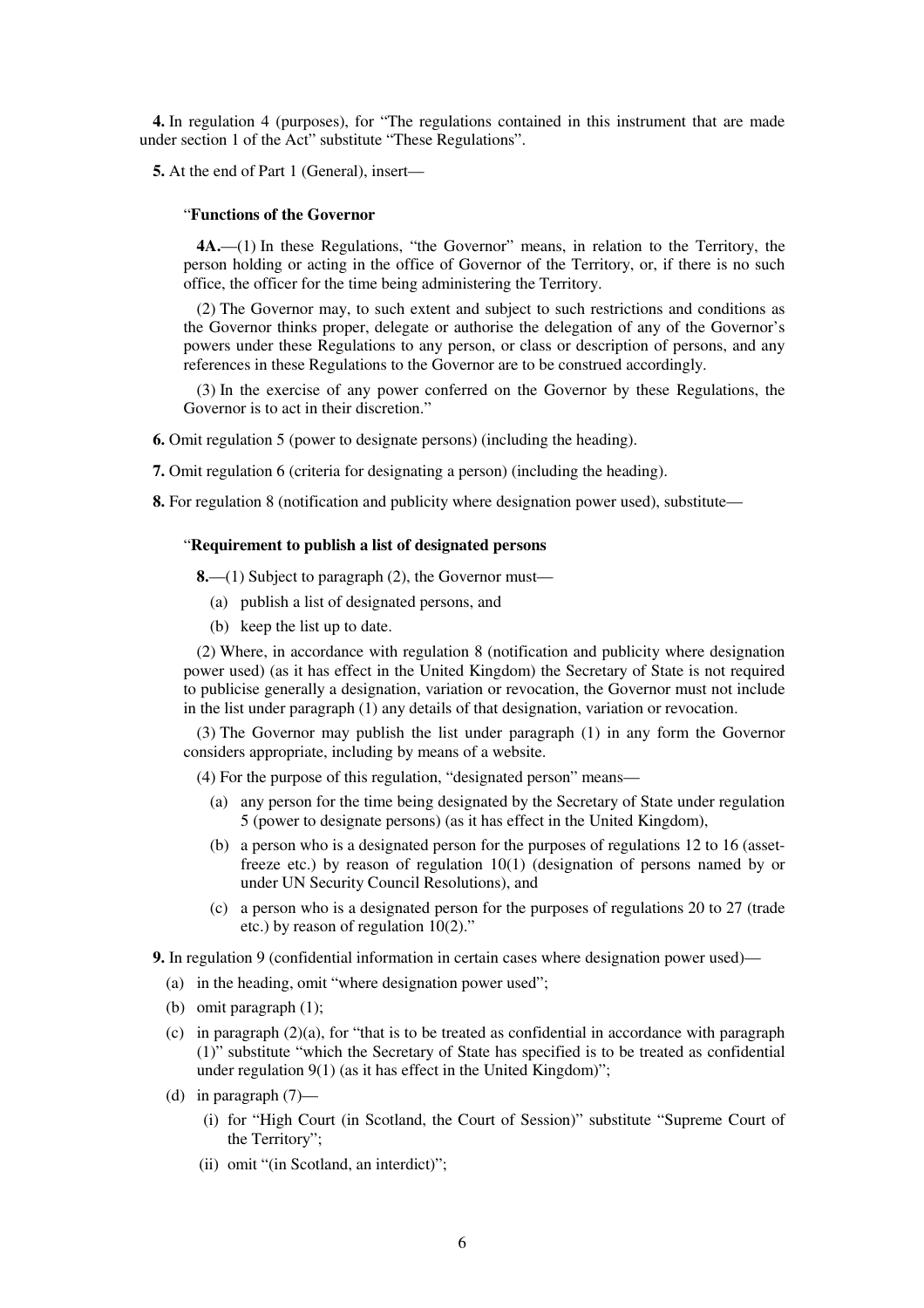(e) at the end insert—

"(9) In paragraph (7), "Supreme Court of the Territory" means—

- (a) in relation to Anguilla, Montserrat and the Virgin Islands, the High Court of the Eastern Caribbean Supreme Court;
- (b) in relation to the Cayman Islands, the Grand Court of the Cayman Islands;
- (c) in relation to the British Antarctic Territory, the British Indian Ocean Territory, the Falkland Islands, Pitcairn, Henderson, Ducie and Oeno Islands, St Helena, Ascension and Tristan da Cunha, South Georgia and the South Sandwich Islands and the Turks and Caicos Islands, the Supreme Court of that territory;
- (d) in relation to the Sovereign Base Areas of Akrotiri and Dhekelia in the Island of Cyprus, the Senior Judges' Court of those Areas."

**10.** In regulation 10 (designation of persons named by or under UN Security Council Resolutions), omit paragraph (3).

**11.** For regulation 11 (meaning of "designated person" in Part 3) substitute—

"**11.** In this Part, a "designated person" means—

- (a) a person who is designated from time to time by the Secretary of State under regulation 5 (power to designate persons) (as it has effect in the United Kingdom) for the purposes of regulations 12 to 16 (asset-freeze etc.) (as they have effect in the United Kingdom), or
- (b) a person who is a designated person for the purposes of regulations 12 to 16 by reason of regulation 10(1) (designation of persons named by or under UN Security Council Resolutions)."

**12.** For regulation 18 (immigration) substitute—

"**18.**—(1) A person who is designated from time to time by the Secretary of State under regulation 5 (as it has effect in the United Kingdom) for the purposes of regulation 18 (as it has effect in the United Kingdom) must not enter, transit or remain in the Territory.

(2) Paragraph (1) does not apply to a person who—

- (a) belongs to the Territory, or
- (b) in respect of the Sovereign Base Areas, is permitted to reside in the Sovereign Base Areas under the law applicable to the Sovereign Base Areas.

(3) Paragraph (1) does not apply to a person if the application of that paragraph to that person would be contrary to the United Kingdom's obligations under—

- (a) the European Convention on Human Rights, or
- (b) the Refugee Convention.

(4) Paragraph (1) is subject to regulation 38 (immigration directions).

(5) For the purposes of this regulation, a person ("P") belongs to the Territory if—

- (a) in respect of Anguilla, P is an Anguillian (within the meaning given to that term in the law of Anguilla);
- (b) in respect of the Cayman Islands, P is a Caymanian (within the meaning given to that term in the law of the Cayman Islands);
- (c) in respect of the Falkland Islands, P has Falkland Islands status (within the meaning given to that term in the law of the Falkland Islands);
- (d) in respect of Montserrat, P is a Montserratian (within the meaning given to that term in the law of Montserrat);
- (e) in respect of Pitcairn, P has the right of abode in Pitcairn under the law of Pitcairn;
- (f) in respect of St Helena, P has St Helenian status (within the meaning given to that term in the law of St Helena);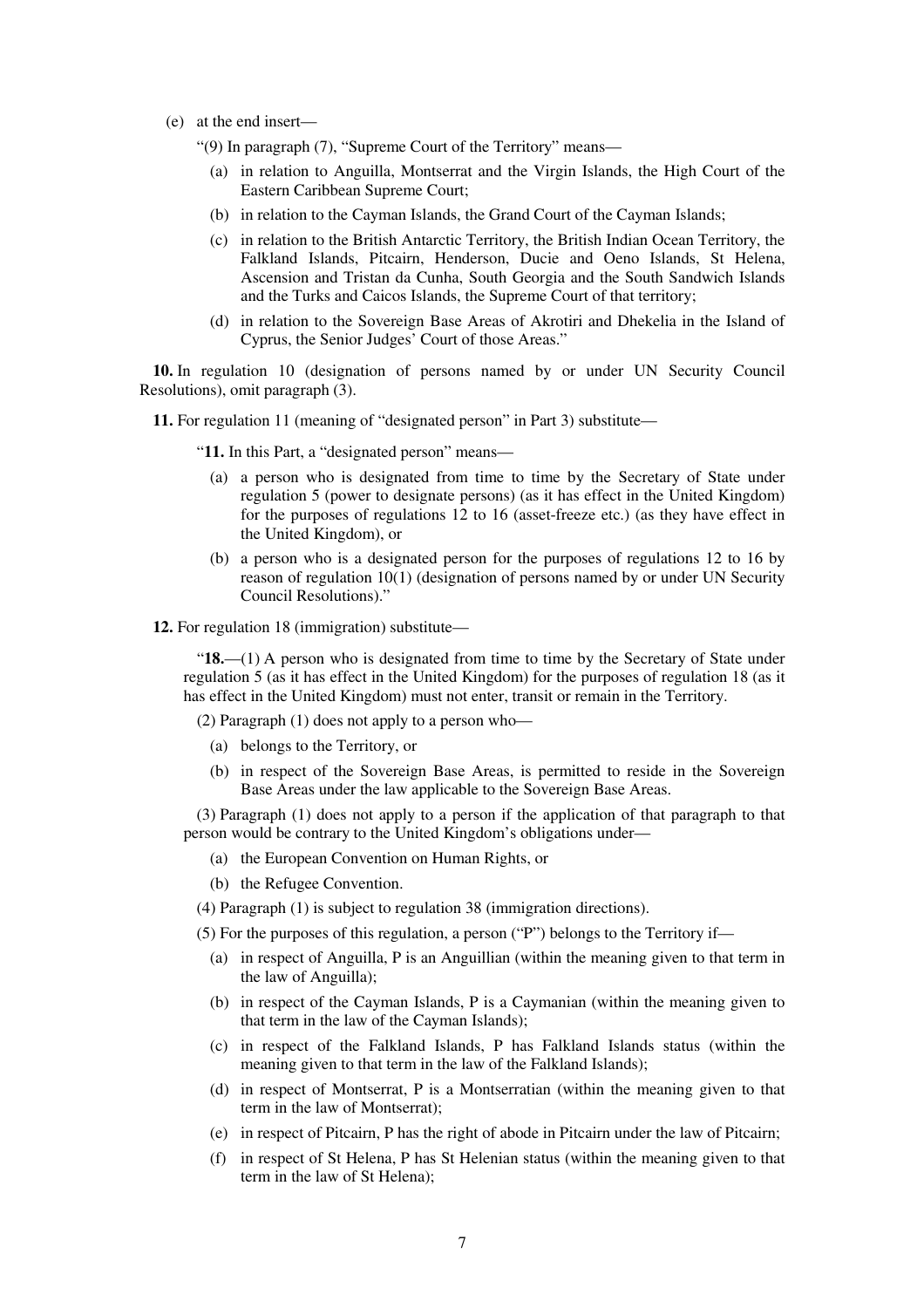- (g) in respect of Tristan da Cunha, P has the right of abode in Tristan da Cunha under the law of Tristan da Cunha;
- (h) in respect of the Turks and Caicos Islands, P is a Turks and Caicos Islander (within the meaning given to that term in the law of the Turks and Caicos Islands);
- (i) in respect of the Virgin Islands, P belongs to the Virgin Islands (within the meaning given to that term in the law of the Virgin Islands).
- (6) In this regulation—

"the European Convention on Human Rights" means the Convention for the Protection of Human Rights and Fundamental Freedoms done at Rome on 4 November 1950 and the Protocols to the Convention(**a**);

"the Refugee Convention" means the Convention relating to the Status of Refugees done at Geneva on 28 July 1951 and the Protocol to the Convention(**b**);

"Pitcairn" means Pitcairn, Henderson, Ducie and Oeno Islands;

"the Sovereign Base Areas" means the Sovereign Base Areas of Akrotiri and Dhekelia in the Island of Cyprus."

**13.** In regulation 19 (interpretation of other expressions used in this Part)—

(a) for paragraph (1) substitute—

"(1) For the purposes of this Part—

- (a) "export" means export from the Territory, and
- (b) goods transported out of the Territory by aircraft or ship as stores within the meaning of CEMA (see section 1(1) and (4) of that Act) are to be regarded as exported.

(1A) Paragraph 36 of Schedule 1 to the Act (trade sanctions) applies for the purpose of interpreting expressions in this Part.";

(b) for paragraph (2) substitute—

"(2) In this Part, any reference to the Territory includes a reference to the territorial sea of the Territory.";

(c) in paragraph (3), for the definition of "designated person" substitute—

""designated person" means-

- (a) a person who is designated from time to time by the Secretary of State under regulation 5 (as it has effect in the United Kingdom) for the purposes of regulations 20 to 27 (trade etc.), or
- (b) a person who is designated for the purposes of regulations 20 to 27 by reason of regulation  $10(2)$ ;".

**14.** In regulation 20 (export of military goods), at the end insert—

"(3) A person who contravenes a prohibition in paragraph (1) commits an offence, but it is a defence for a person ("P") charged with the offence of contravening paragraph (1) to show that P did not know and had no reasonable cause to suspect that the export was to, or for the benefit of, a designated person (as the case may be)."

**15.** In regulation 21 (supply and delivery of military goods), in paragraph (4) for "United Kingdom, the Isle of Man" substitute "Territory".

**16.** In regulation 26 (brokering services: non-UK activity relating to military goods and military technology)—

(a) in the heading, for "non-UK" substitute "non-Territory";

-

<sup>(</sup>**a**) ETS Numbers 005, 009, 046, 114, 117, 177, 187 and CETS Numbers 194, 213 and 214.

<sup>(</sup>**b**) United Nations Treaty Series, vol. 189, p. 137 and vol. 606, p. 267.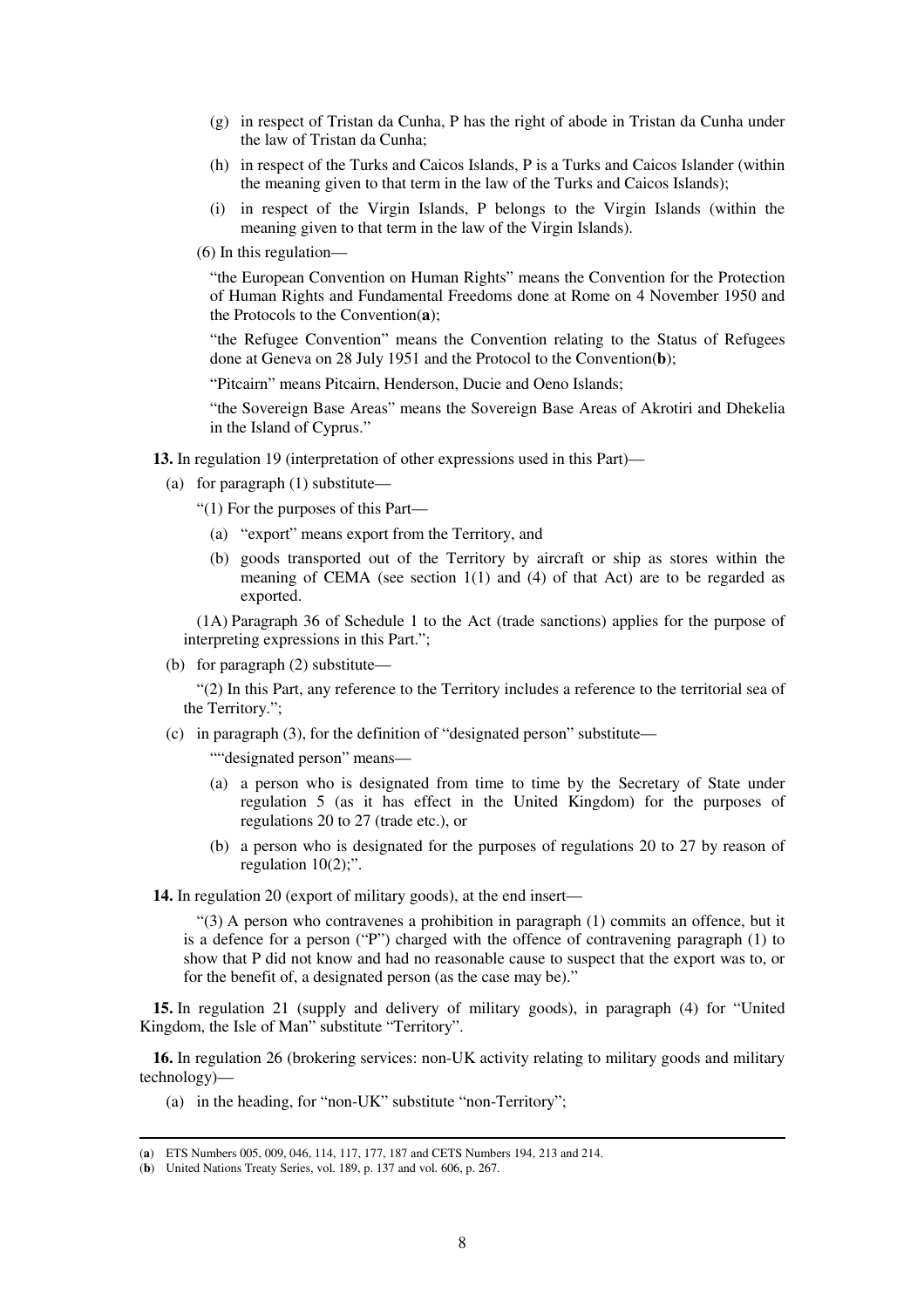- (b) in paragraph (1), for "non-UK country", in each place it occurs, substitute "non-Territory country";
- (c) for paragraph (4) substitute—

"(4) In this regulation—

"non-Territory country" means a country that is not the Territory."

**17.** In regulation 27 (enabling or facilitating the conduct of armed hostilities)—

- (a) in paragraph  $(1)(d)$ , for "non-UK country" substitute "non-Territory country";
- (b) in paragraph (4), for the definition of "non-UK country" substitute— "" non-Territory country" means a country that is not the Territory;".

**18.** In regulation 30 (finance: exceptions from prohibitions)—

- (a) omit paragraph (6);
- (b) in paragraph (7), for the definition of "relevant institution" substitute—

""relevant institution", in relation to the Territory, means a person domiciled in the Territory who would satisfy the threshold conditions for permission under Part 4A of the Financial Services and Markets Act 2000(**a**) if it had its registered office (or if it does not have one, its head office) in the United Kingdom.";

(c) omit paragraph (8).

**19.** For regulation 31 (exception for authorised conduct in a relevant country) substitute—

#### "**Exceptions for authorised conduct outside the Territory**

**31.**—(1) Where a person's conduct outside the Territory would, in the absence of this paragraph, contravene a prohibition in any of regulations 12 to 16 (asset-freeze etc.) or Part 5 (Trade), the prohibition is not contravened if the conduct is authorised by a licence issued under regulation 33 (Treasury licences) (as it has effect in the United Kingdom) or regulation 34 (trade licences) (as it has effect in the United Kingdom).

(2) Where a person's conduct in a relevant country would, in the absence of this paragraph, contravene a prohibition in any of regulations 12 to 16 or Part 5, ("the relevant prohibition"), the relevant prohibition is not contravened if the conduct is authorised by a licence or other authorisation which is issued—

- (a) under the law of the relevant country, and
- (b) for the purpose of disapplying a prohibition in that jurisdiction which corresponds to the relevant prohibition.

(3) In this regulation—

"relevant country" means—

- (a) any of the Channel Islands,
- (b) the Isle of Man, or

-

(c) any British overseas territory other than the Territory.

(4) Nothing in this regulation affects the application of a prohibition in a case where it would be incompatible with a UN obligation for the prohibition not to apply."

**20.** For regulation 32 (exception for acts done for purposes of national security or prevention of serious crime), substitute—

<sup>(</sup>**a**) 2000 c.8. Part 4A was inserted by the Financial Services Act 2012 (c. 21), section 11(2) and most recently amended by S.I. 2018/1149; it is prospectively amended by S.I. 2019/632.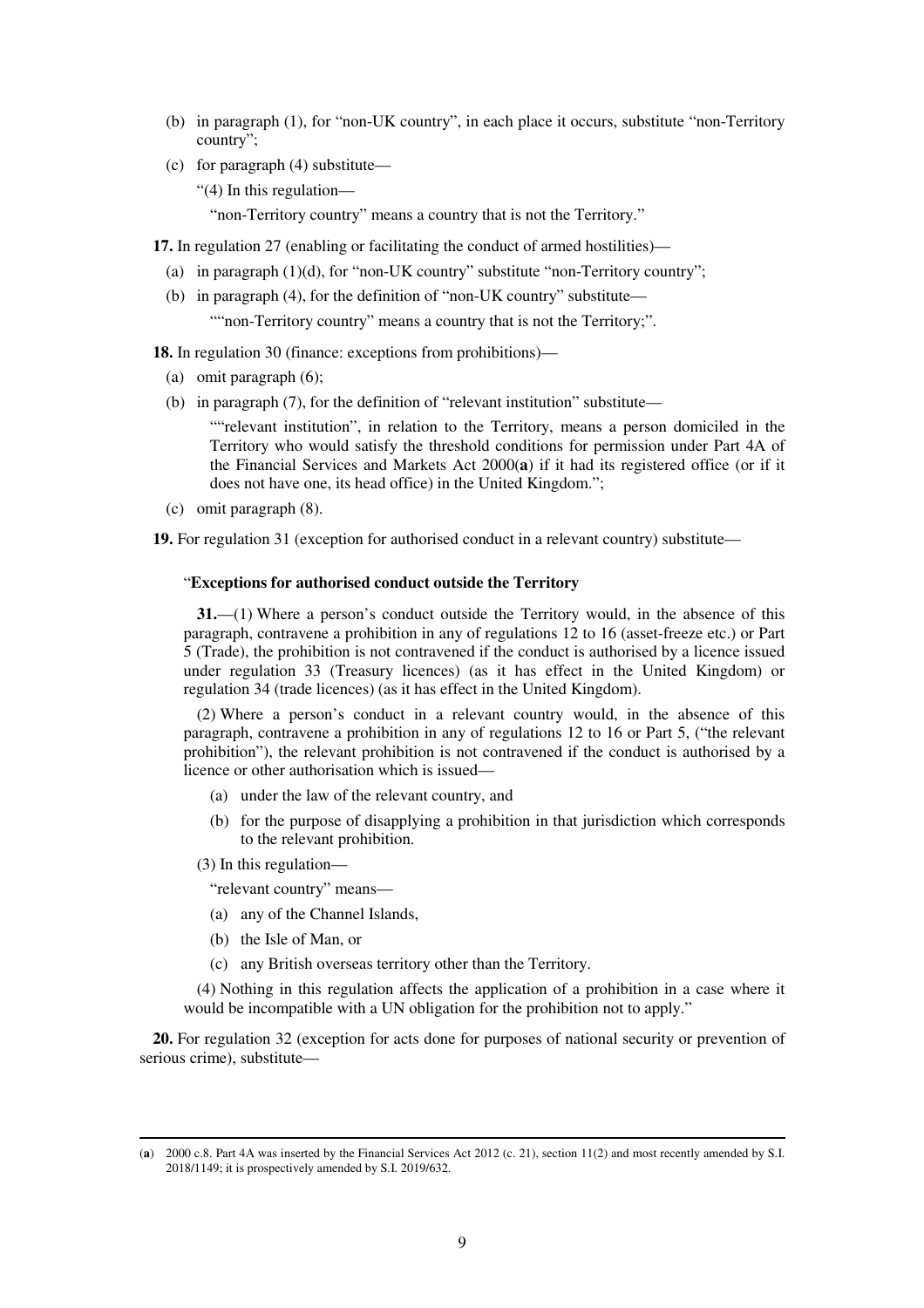"**32.**—(1) Where an act would, in the absence of this paragraph, be prohibited by regulation 9(2) (confidentiality) or any prohibition in Part 3 (Finance) or Part 5 (Trade), that prohibition does not apply to the act if the act is one which—

- (a) a responsible officer has determined would be in the interests of—
	- (i) national security, or
	- (ii) the prevention or detection of serious crime in the United Kingdom or elsewhere, or
- (b) the Governor, with the consent of the Secretary of State, has determined would be in the interests of the prevention or detection of serious crime in the Territory.

(2) Where, in the absence of this paragraph, a thing would be required to be done under or by virtue of a provision of Part 7 (Information and records) or Part 9 (Maritime enforcement), that requirement does not apply if—

- (a) a responsible officer has determined that not doing the thing in question would be in the interests of—
	- (i) national security, or
	- (ii) the prevention or detection of serious crime in the United Kingdom or elsewhere, or
- (b) the Governor, with the consent of the Secretary of State, has determined that not doing the thing in question would be in the interests of the prevention or detection of serious crime in the Territory.

(3) In this regulation, "responsible officer" means a person in the service of the Crown or holding office under the Crown in the United Kingdom, acting in the course of that person's duty.

(4) Nothing in this regulation affects the application of a prohibition or requirement in a case where it would be incompatible with a UN obligation for the prohibition or requirement not to apply."

**21.** For regulation 33 (Treasury licences), substitute—

#### "**Financial sanctions licences**

**33.**—(1) The prohibitions in regulations 12 to 16 (asset-freeze etc.) do not apply to anything done under the authority of a licence issued by the Governor under this paragraph.

(2) The Governor may issue a financial sanctions licence only with the consent of the Secretary of State.

(3) The Governor may issue a financial sanctions licence which authorises acts by a particular person in relation to a non-UN designated person only where the Governor considers that it is appropriate to issue the licence for a purpose set out in Part 2 or 4 of Schedule 2.

(4) The Governor may issue a financial sanctions licence which authorises acts in relation to a UN designated person only where the Governor considers that it is appropriate to issue the licence for a purpose set out in Part 2 or 3 of Schedule 2.

(5) In this regulation "UN designated person" means—

- (a) a person who is a designated person for the purposes of regulations 12 to 16 by reason of regulation 10(1) (designation of persons named by or under UN Security Council resolutions), or
- (b) a person who is designated under regulation  $5(1)(a)$  (power to designate persons) (as it has effect in the United Kingdom) for the purposes of regulations 12 to 16 (as they have effect in the United Kingdom) and whose designation is (in the opinion of the Secretary of State) required by a provision mentioned in regulation 4(3) (purposes)."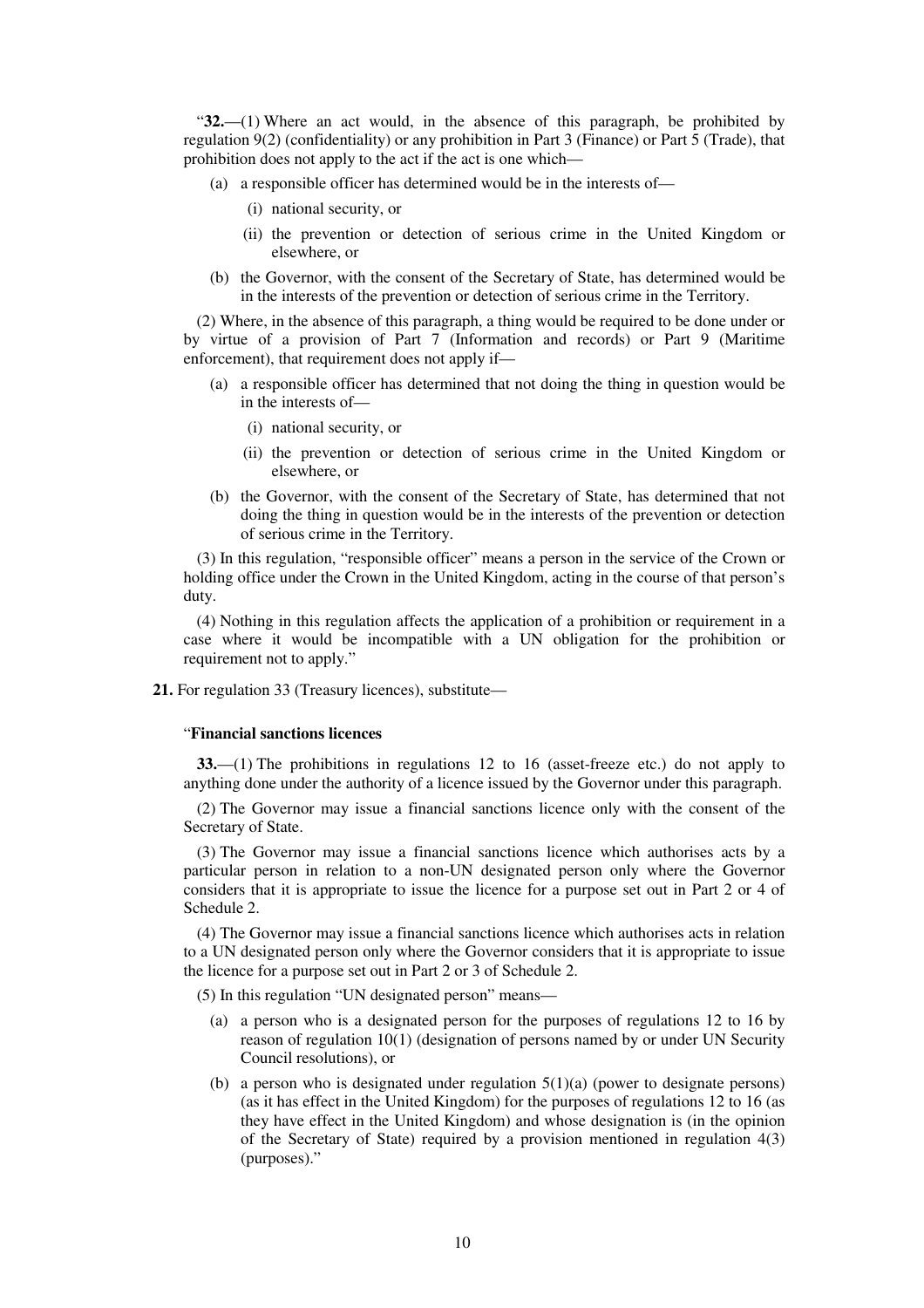**22.** In regulation 34 (trade licences)—

- (a) the existing text becomes paragraph (1);
- (b) in that paragraph, for "Secretary of State" substitute "Governor";
- (c) at the end insert— "(2) The Governor may issue a licence under paragraph (1) only with the consent of the Secretary of State."

**23.** In regulation 35 (licences: general provisions)—

- (a) in paragraph (1), for "Treasury licences" substitute "financial sanctions licences";
- (b) in paragraph (5), after "a licence may" insert ", with the consent of the Secretary of State,".

**24.** In regulation 36 (finance: licensing offences), for "Treasury licence", in both places it occurs, substitute "financial sanctions licence".

**25.** For regulation 38 (section 8B(1) to (3) of Immigration Act 1971: directions) substitute—

#### "**Immigration directions**

**38.**—(1) The Governor may, with the consent of the Secretary of State, direct that, in relation to any person falling within regulation 18 (immigration) whose name is specified, or who is of a specified description, that regulation has effect subject to specified exceptions.

(2) A direction under this regulation—

- (a) may contain conditions;
- (b) must be of a defined duration (and that duration may be expressed in any way, including, for example, being expressed in a way such that the direction ceases to have effect on, or within a specified period after, the occurrence of a specified event).

(3) The Governor may, with the consent of the Secretary of State, vary, revoke or suspend a direction under this regulation at any time.

(4) On the issue, variation, revocation or suspension of a direction under this regulation, the Governor may take such steps as the Governor considers appropriate to publicise the issue, variation, revocation or suspension of the direction.

(5) In this regulation, "specified" means specified in a direction under this regulation."

**26.** In regulation 39 (finance: reporting obligations)—

- (a) for "Treasury", in each place it occurs, substitute "Governor";
- (b) for paragraph (5) substitute—

"(5) A relevant institution must inform the Governor without delay if that institution credits a frozen account in accordance with regulation 30(4) (finance: exceptions from prohibitions)."

**27.** For regulation 40 ("relevant firm") substitute—

"**40.**—(1) The following are relevant firms for the purposes of regulation 39 (finance: reporting obligations)—

- (a) a relevant institution;
- (b) an undertaking that by way of business—
	- (i) operates a currency exchange office,
	- (ii) transmits money (or any representation of monetary value) by any means, or
	- (iii) cashes cheques that are made payable to customers;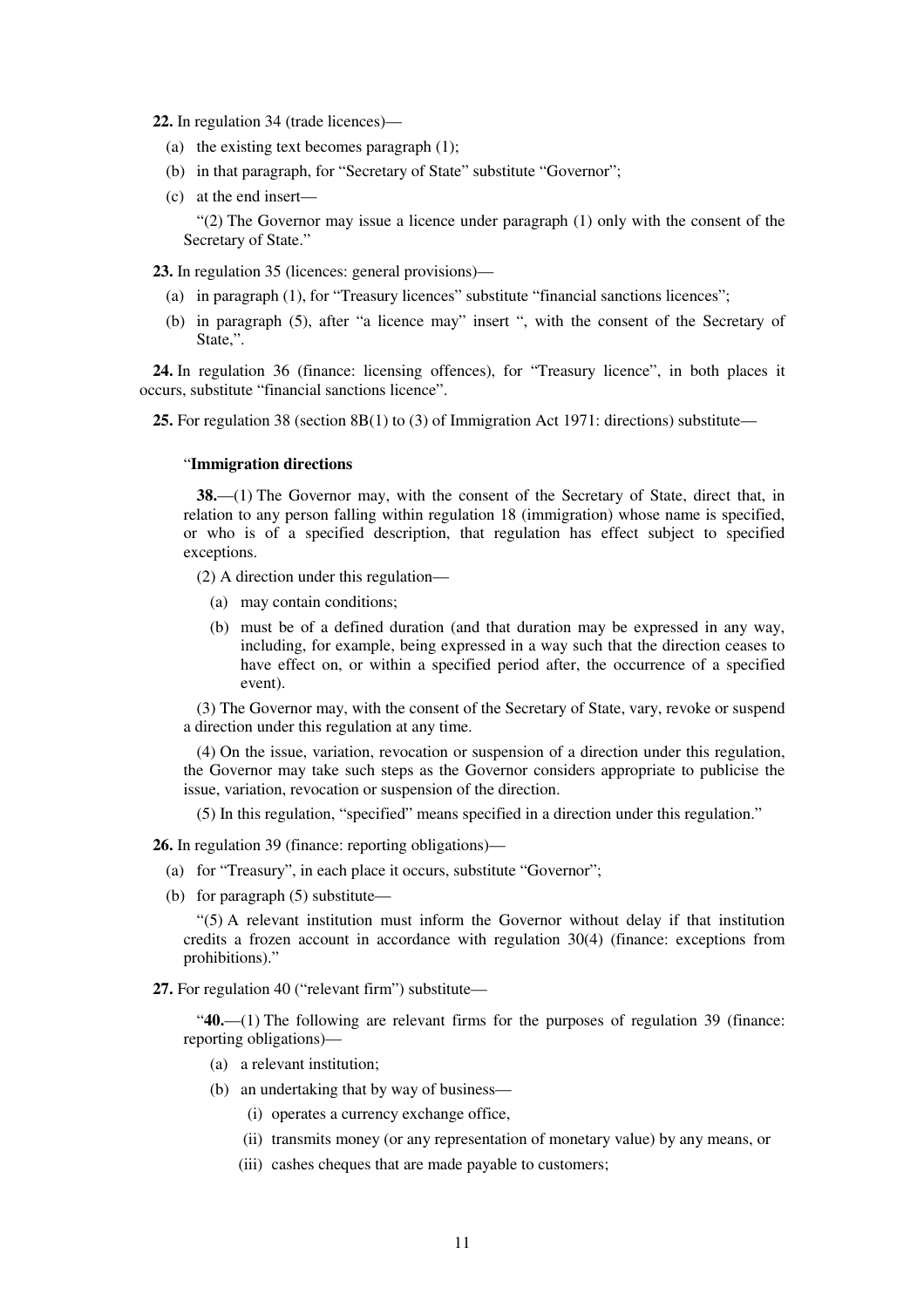- (c) a firm or sole practitioner that provides to other persons, by way of business—
	- (i) accountancy services,
	- (ii) advice about tax affairs,
	- (iii) auditing services,
	- (iv) legal or notarial services, or
	- (v) trust or company services;
- (d) a firm or sole practitioner that carries out, or whose employees carry out, estate agency work;
- (e) the holder of a licence to operate a casino in the Territory;
- (f) a person engaged in the business of making, supplying, selling (including selling by auction) or exchanging—
	- (i) articles made from gold, silver, platinum or palladium, or
	- (ii) precious stones or pearls.

(2) For the purposes of paragraph (1), the following definitions apply—

"estate agency work", in relation to the Territory, is to be read in accordance with section 1 of the Estate Agents Act 1979(**a**), but as if references in that section to disposing of or acquiring an interest in land included (despite anything in section 2 of that Act) references to disposing of or acquiring an estate or interest in land outside the Territory where that estate or interest is capable of being owned or held as a separate interest;

"firm" means any entity that, whether or not a legal person, is not an individual, and includes a body corporate and a partnership or other unincorporated body;

"relevant institution" has the same meaning as it has in regulation 30;

"trust or company services" means any of the following services—

- (a) forming companies or other legal persons;
- (b) acting, or arranging for another person to act—
	- (i) as a director or secretary of a company,
	- (ii) as a partner of a partnership, or
	- (iii) in a similar capacity in relation to other legal persons;
- (c) providing a registered office, business address, correspondence or administrative address or other related services for a company, partnership or any other legal person or arrangement;
- (d) acting, or arranging for another person to act, as—
	- (i) a trustee of an express trust or similar legal arrangement, or
	- (ii) a nominee shareholder for a person.

-

(3) For the purposes of regulation 39(1), information or another matter comes to a relevant firm "in the course of carrying on its business" if the information or other matter comes to the firm—

(a) in the case of a relevant firm within paragraph  $(1)(a)$ , in the course of carrying on an activity in respect of which permission under Part 4A of the Financial Services and Markets Act 2000 would be required if it had its registered office (or if it does not have one, its head office) in the United Kingdom, and

<sup>(</sup>**a**) 1979 c. 38. Section 1 was amended by the Law Reform (Miscellaneous Provisions) (Scotland) Act 1985 (c. 73), Schedule 1, paragraph 40; the Planning (Consequential Provisions) Act 1990 (c. 11), Schedule 2, paragraph 42; the Planning (Consequential Provisions) (Scotland) Act 1997 (c. 11), Schedule 2, paragraph 28; the Planning Act (Northern Ireland) 2011 (c.25), Schedule 6, paragraph 21; the Enterprise and Regulatory Reform Act 2013 (c. 24), section 70; S.I. 1991/1220; S.I. 1991/2684; S.I. 2000/121; and S.I. 2001/1283.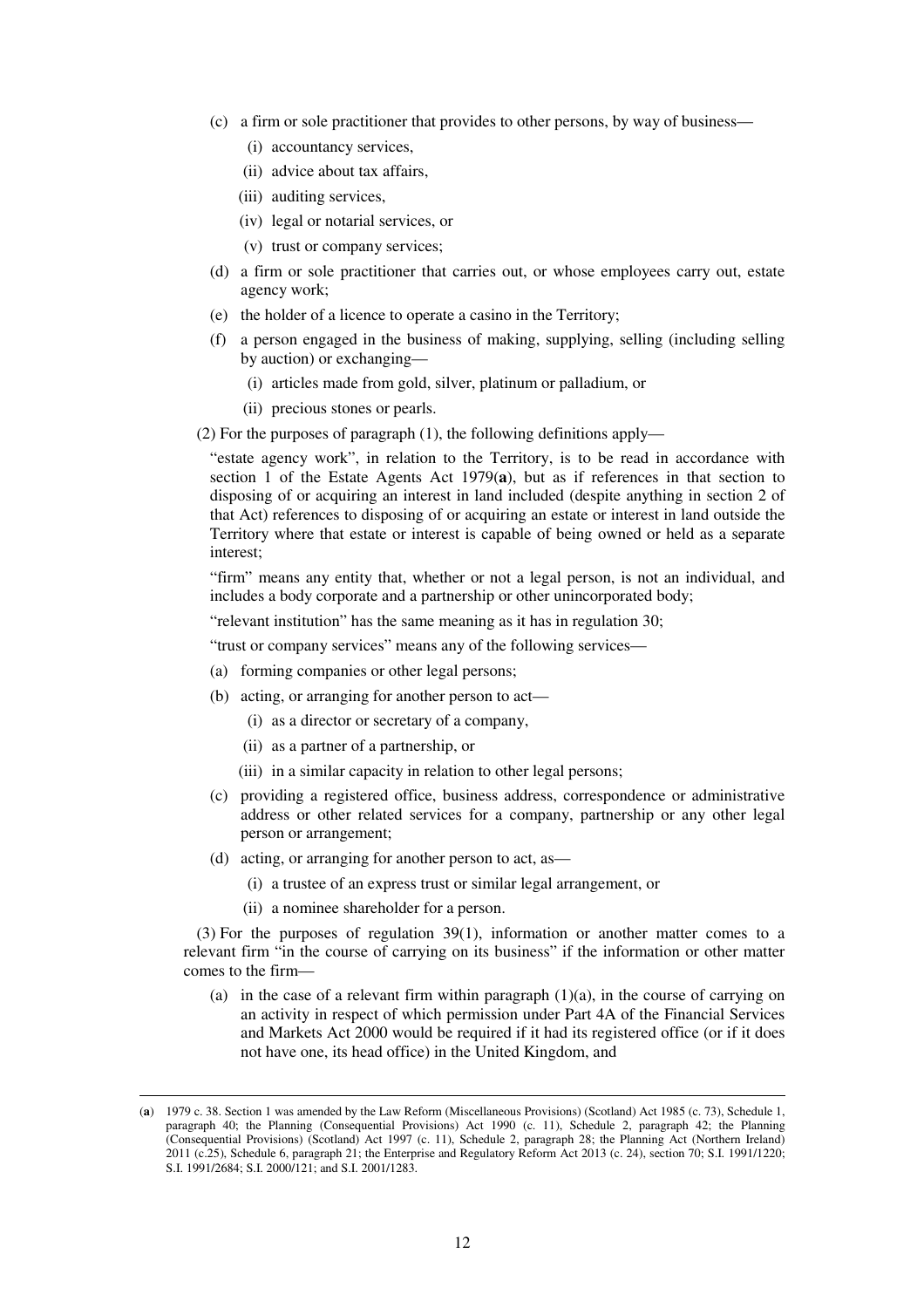(b) in the case of a relevant firm within any other provision of paragraph (1), in the course of carrying on an activity mentioned in that provision."

**28.** In regulation 41 (finance: powers to request information)—

- (a) in paragraph (1), for "The Treasury" substitute "An authorised officer";
- (b) in paragraph (2)—
	- (i) for "The Treasury", in the first place it occurs, substitute "An authorised officer";
	- (ii) for "the Treasury", in the second place it occurs, substitute "the authorised officer";
- (c) in paragraph (4), for "the Treasury believe" substitute "the authorised officer believes";
- (d) in paragraph  $(5)$ 
	- (i) for "The Treasury" substitute "An authorised officer";
	- (ii) for "Treasury licence" substitute "financial sanctions licence";
- (e) for paragraph (6) substitute—

"(6) An authorised officer may request a person to provide information within paragraph (7) if the authorised officer believes that the person may be able to provide the information. ";

- (f) in paragraph  $(7)$ 
	- (i) for "the Treasury" substitute "the authorised officer";
	- (ii) in sub-paragraph (b)(iii), for "Treasury licence" substitute "financial sanctions licence";
- (g) in paragraph (8), for "The Treasury" substitute "The authorised officer";
- (h) in paragraph (10), for "the Treasury", in both places it occurs, substitute "the authorised officer".
- **29.** In regulation 42 (finance: production of documents)—
	- (a) in paragraph (2), for "the Treasury request that documents be produced, the Treasury" substitute "an authorised officer requests that documents be produced, the authorised officer";
	- (b) for paragraph (3), substitute—

"(3) Where an authorised officer requests a designated person or a person acting under a financial sanctions licence to produce documents, that person must—

- (a) take reasonable steps to obtain the documents (if they are not already in the person's possession or control);
- (b) keep the documents under the person's possession or control (except for the purpose of providing them to the authorised officer or as the authorised officer may otherwise permit)."

**30.** In regulation 43 (finance: information offences), in paragraph (1)(d), for "the Treasury" substitute "an authorised officer".

**31.** For regulation 44 (trade: application of information powers in CEMA) substitute—

#### "**Trade: information powers**

**44.**—(1) An authorised officer may request a person who is concerned (in whatever capacity) in a relevant activity to provide such information as the authorised officer may reasonably require about the relevant activity.

(2) The authorised officer may specify the way in which, and the period within which, information is to be provided.

(3) If no such period is specified, the information which has been requested must be provided within a reasonable time.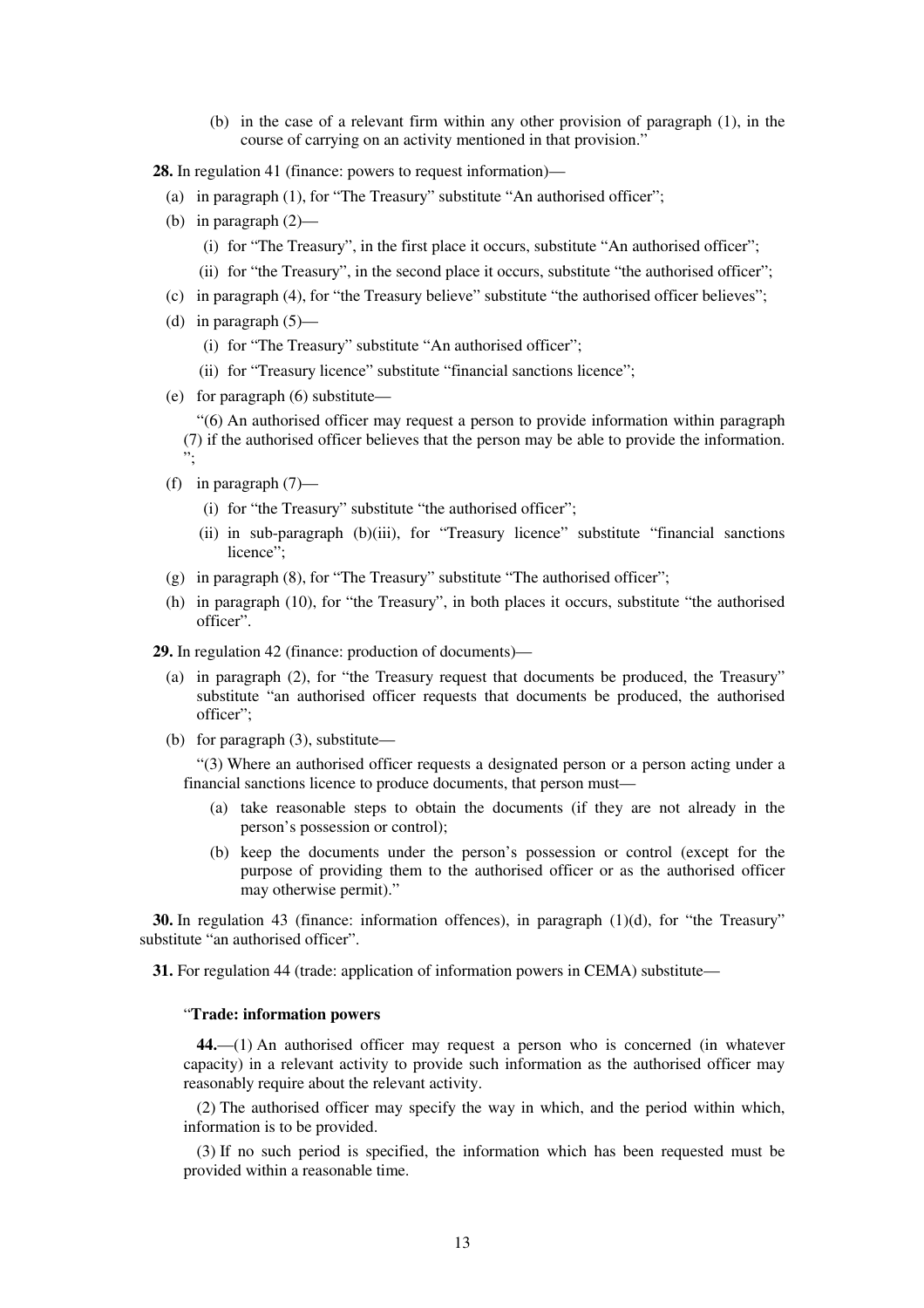(4) A request under paragraph (1) may include a request to produce specified documents or documents of a specified description.

(5) Where the authorised officer requests that documents be produced, the authorised officer may—

- (a) take copies or extracts from any document so produced,
- (b) request any person producing a document to give an explanation of it,
- (c) where that person is a body corporate, partnership or unincorporated body other than a partnership, request any person who is—
	- (i) in the case of a partnership, a present or past partner or employee of the partnership, or
	- (ii) in any other case, a present or past officer or employee of the body concerned,

to give such an explanation, and

(d) remove, at a reasonable time and for a reasonable period, any document so produced if the authorised officer considers it is necessary to do so.

(6) Where a document has been removed by an authorised officer under paragraph  $(5)(d)$ —

- (a) the authorised officer must, on request, provide a receipt for the document;
- (b) if the document is reasonably required for the proper conduct of a business, the authorised officer must, as soon as practicable and free of charge, provide a copy of the document to the person who produced it.

(7) Where a document requested to be produced under paragraph (4) is subject to a lien, the production or removal of the document in accordance with this regulation does not affect, and is not to be regarded as breaking, the lien.

 $(8)$  For the purposes of paragraph  $(1)$ , a "relevant activity" means an activity—

- (a) which would, unless done under the authority of a trade licence, constitute a contravention of any prohibition in Part 5 (Trade), or
- (b) which would constitute a contravention of the prohibition in regulation 28 (circumventing etc. prohibitions)."
- **32.** After regulation 44 (trade: information powers) insert—

#### "**Trade: information offences**

**44A.**—(1) A person commits an offence if that person—

- (a) without reasonable excuse, refuses or fails within the time and in the manner specified (or, if no time has been specified, within a reasonable time) to comply with any request under regulation 44 (trade: information powers);
- (b) knowingly or recklessly gives any information, or produces any document, which is false in a material particular in response to such a request;
- (c) with intent to evade any provision of regulation 44, destroys, mutilates, defaces, conceals or removes any document;
- (d) otherwise intentionally obstructs an authorised officer in the exercise of their powers under regulation 44.

(2) Where a person is convicted of an offence under this regulation, the court may make an order requiring that person, within such period as may be specified in the order, to comply with the request."

**33.** In regulation 45(4) (general trade licences: records), for "Secretary of State" substitute "Governor".

**34.** In regulation 46 (general trade licences: inspection of records)—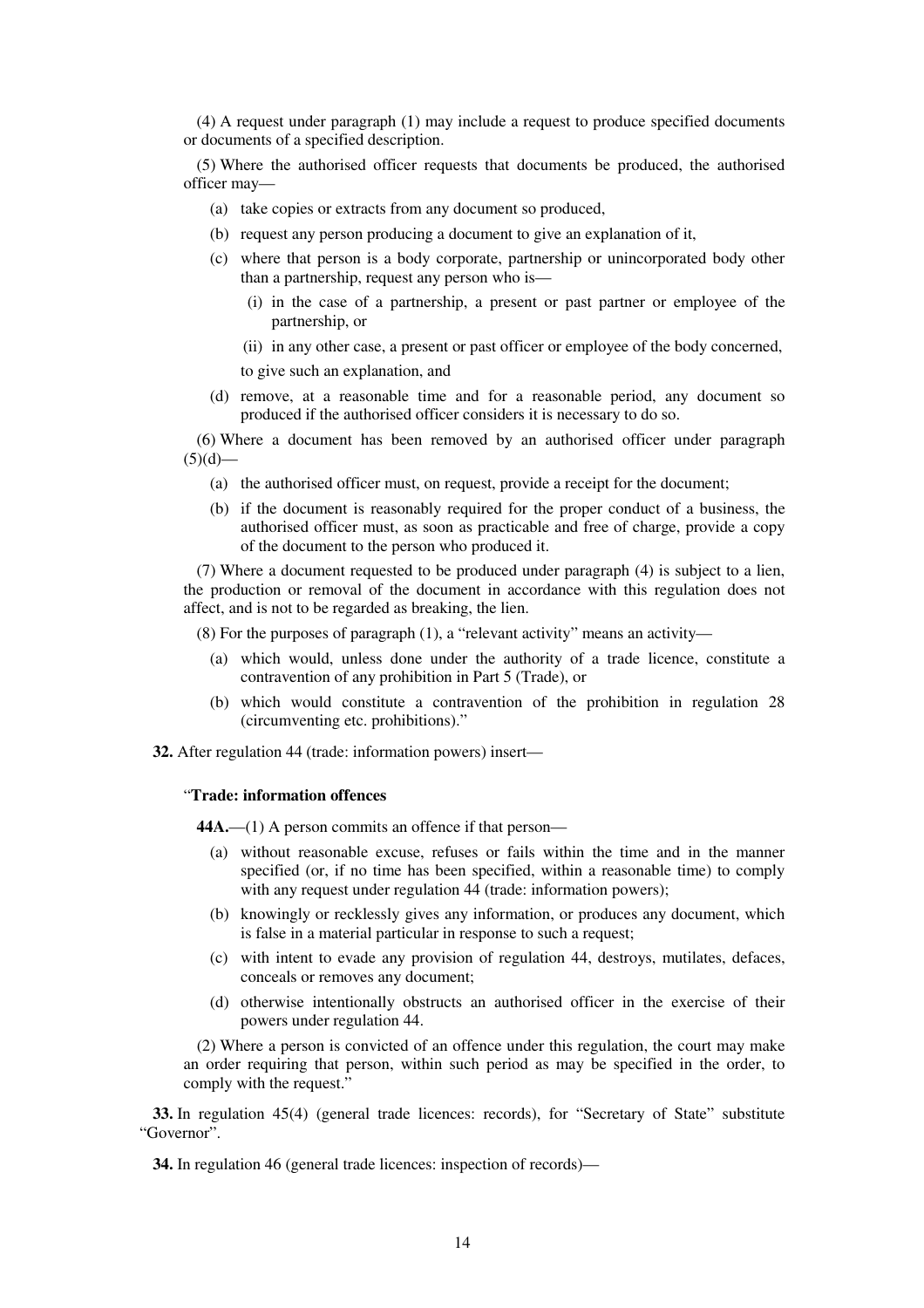- (a) in paragraph (1) for "A person authorised by the Secretary of State or the Commissioners (an official)" substitute "An authorised officer";
- (b) in paragraphs (2) to (5) for "official", in each place it occurs, substitute "authorised officer";
- (c) in paragraph (5)(a) for "official's functions" substitute "authorised officer's functions".

**35.** In regulation 47 (disclosure of information)—

- (a) in paragraph (1), for "Secretary of State, the Treasury or the Commissioners" substitute "Governor or an authorised officer";
- (b) in paragraph (2)—
	- (i) after sub-paragraph (c) insert—
	- "(ca) taking any action with a view to instituting, or otherwise for the purposes of, any proceedings in the Territory for an offence under any provisions of these Regulations;";
	- (ii) in sub-paragraph (d)—
		- (aa) in paragraph (i), after "Regulations" insert "(as they have effect in the United Kingdom)";
		- (bb) in paragraph (ii), after "20(1) (export of military goods)" insert "(as it has effect in the United Kingdom)";
	- (iii) in sub-paragraph (e), after "any British overseas territory" insert "other than the Territory";
	- (iv) in sub-paragraph (g), for "United Kingdom" substitute "Territory";
- (c) in paragraph (3)(j), for "Secretary of State, the Treasury or the Commissioners (as the case may be) consider" substitute "Governor considers".

**36.** In regulation 48 (Part 7: supplementary)—

(a) for paragraph (2) substitute—

"(2) But nothing in that regulation authorises a disclosure that would contravene the data protection legislation if that legislation were applicable to the Territory.";

- (b) in paragraph (5), for "Treasury licence" substitute "financial sanctions licence";
- (c) after paragraph (5) insert—

"(5A) An authorised officer must, if requested to do so, produce evidence of their authority before exercising any power conferred by this Part.";

- (d) in paragraph (6), in the definition of "privileged information", omit "(in Scotland, to confidentiality of communications)".
- **37.** In Part 8 (Enforcement), at the beginning insert—

#### "**Suspected ships, aircraft or vehicles**

**48A.**—(1) Where an authorised officer has reasonable cause to suspect that a ship, aircraft or vehicle has been, or is being, or is about to be used in the commission of an offence under Part 5 (Trade) or regulation 37(2) (trade: licensing offences), the authorised officer may—

- (a) in relation to an aircraft or vehicle, require the relevant person to keep the aircraft or vehicle and any goods it is carrying in the Territory, until the authorised officer notifies the relevant person that the aircraft or vehicle (as the case may be) may depart, or
- (b) in relation to a ship, require the relevant person—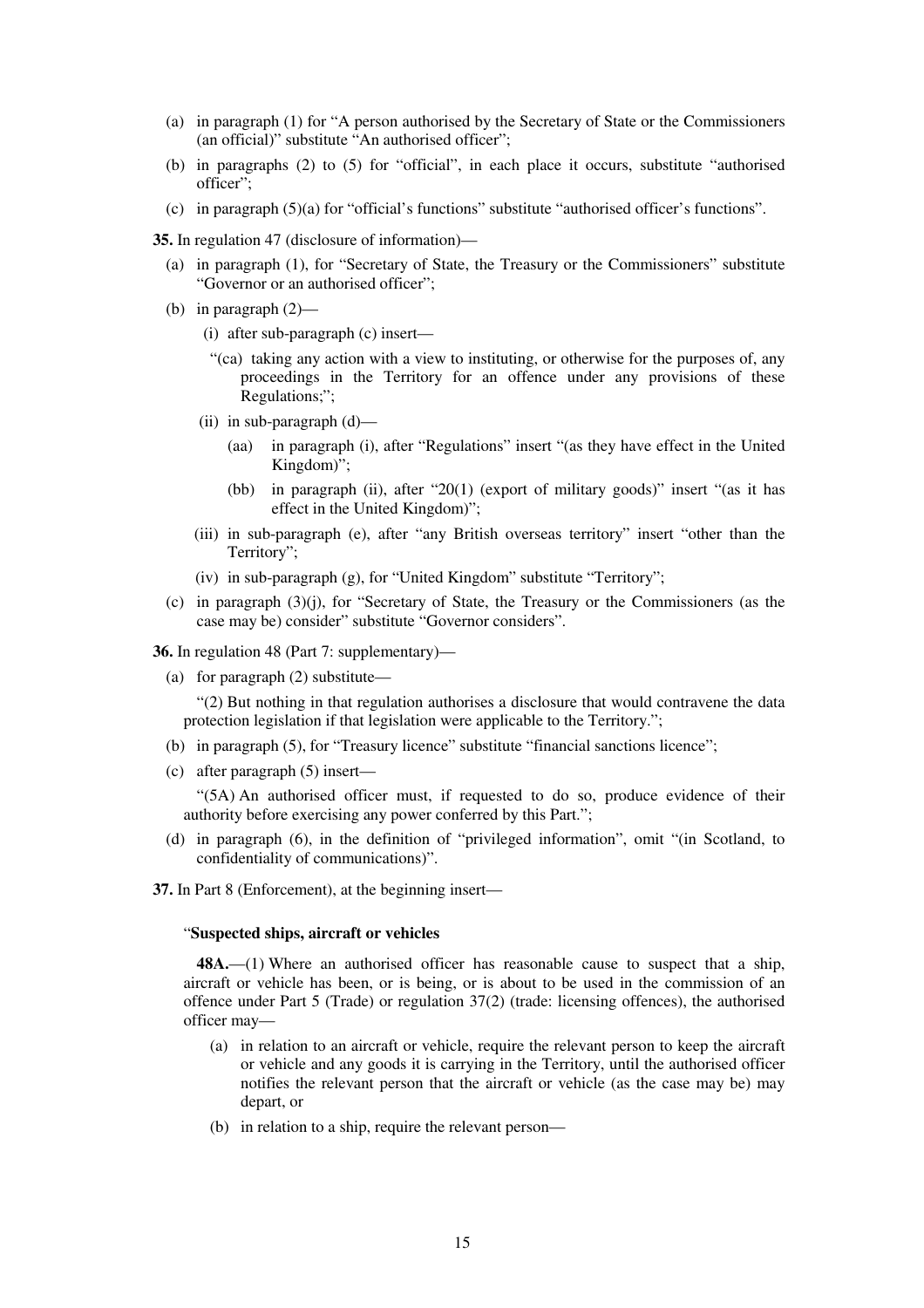- (i) not to cause or permit the ship to proceed with the voyage on which it is engaged or about to engage, until the authorised officer notifies the relevant person that the ship may proceed;
- (ii) not to land any part of the ship's cargo at any port specified by the authorised officer, except with the authorised officer's prior consent;
- (iii) if the ship is in port in the Territory, to cause the ship to remain there until the authorised officer notifies the relevant person that the ship may depart;
- (iv) if the ship is in any other place, to cause it to proceed to a port specified by the authorised officer and keep it there, until the authorised officer notifies the relevant person that the ship may depart.

(2) Where the authorised officer considers it necessary in order to secure compliance with a requirement made under paragraph (1), the authorised officer may detain the ship, aircraft or vehicle and any goods it is carrying.

(3) Where an authorised officer detains a ship, aircraft or vehicle and any goods it is carrying in accordance with paragraph (2), the authorised officer must deliver to the master of the ship, the aircraft operator or the owner of the vehicle (as the case may be) a detention direction.

(4) A detention direction under paragraph (3) must—

- (a) be in writing,
- (b) state the grounds on which the ship, aircraft or vehicle is detained, and
- (c) state that—
	- (i) the power to detain is exercised under this regulation, and
	- (ii) any requirements subject to which the detention is carried out must be complied with.

(5) Paragraph (6) applies, in relation to a ship or aircraft, if—

- (a) the ship or aircraft (as the case may be) is not a Territory ship or Territory aircraft, and
- (b) there is in the Territory a consular officer for the country to which the ship or aircraft belongs.

(6) A copy of the detention direction must be sent as soon as practicable to the nearest consular officer for the country to which the ship or aircraft belongs.

(7) An authorised officer may use reasonable force, if necessary, in the exercise of any power conferred by this regulation.

(8) An authorised officer must, if requested to do so, produce evidence of their authority before exercising any power conferred by this regulation.

(9) Nothing in this regulation affects any other provision of law conferring powers, imposing restrictions or enabling restrictions to be imposed in respect of ships, aircraft or vehicles.

(10) In this regulation—

"consular officer", in relation to a foreign country, means the officer recognised by Her Majesty as a consular officer of that foreign country in the Territory;

"the relevant person" means any of the following—

- (a) in relation to a ship, the owner, master or charterer of the ship;
- (b) in relation to an aircraft, the owner, charterer, operator or commander of the aircraft;
- (c) in relation to a vehicle, the owner, driver or operator of the vehicle.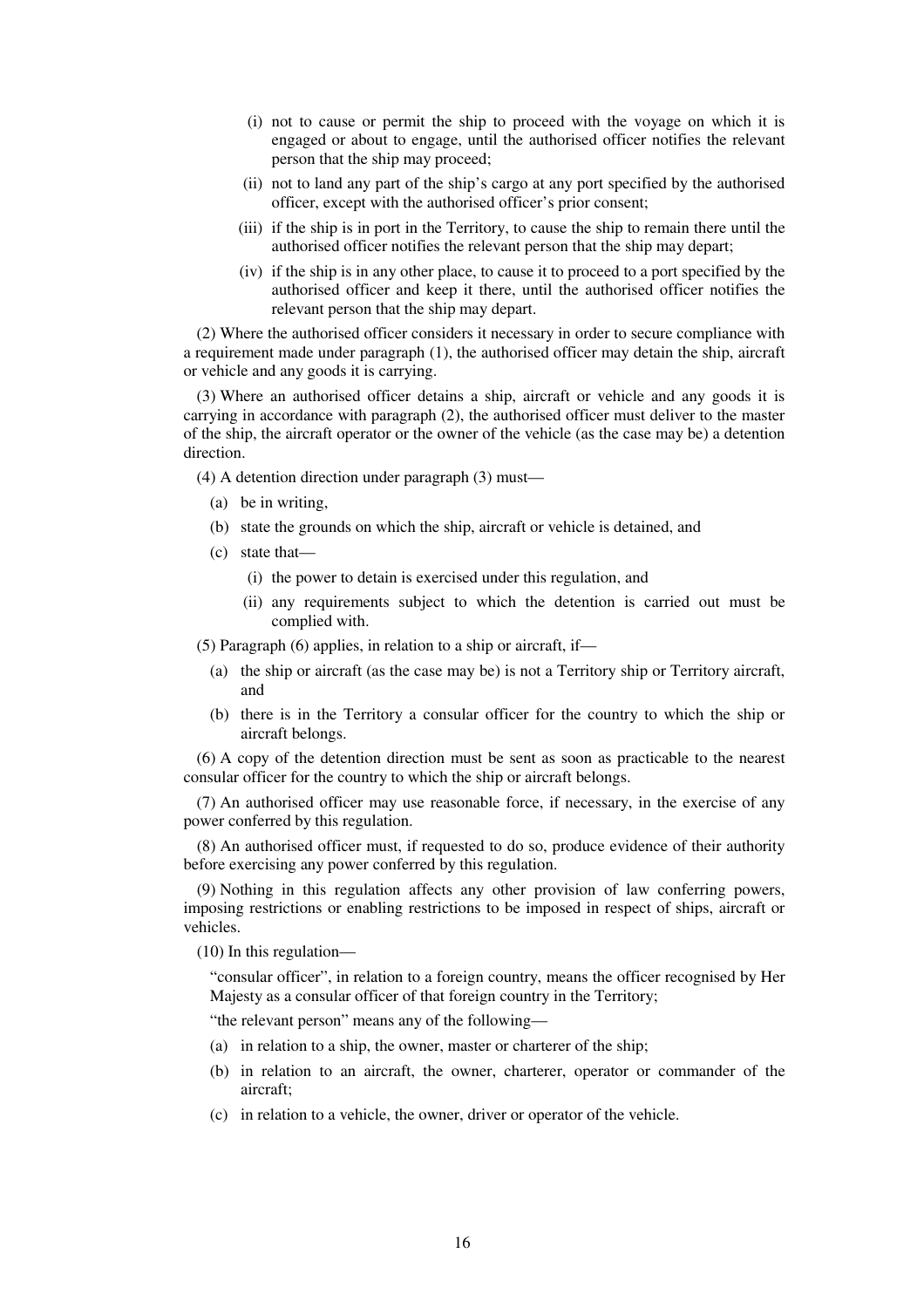#### **Search warrants**

**48B.**—(1) A magistrate or justice of the peace may issue a search warrant if satisfied by information on oath that—

- (a) there is reasonable cause to suspect that a relevant offence under these Regulations has been, or is being, or is about to be, committed, and
- (b) evidence in relation to the offence is to be found on a ship, aircraft, vehicle or premises specified in the information.

(2) A search warrant issued under this regulation is a warrant empowering an authorised officer to enter and search the ship, aircraft, vehicle or premises specified in the information, at any time within one month from the date of the warrant.

(3) The powers conferred on an authorised officer by a search warrant under this regulation include powers to—

- (a) in the case of a power to enter a ship, aircraft or vehicle, stop that ship, aircraft or vehicle;
- (b) enter any land, where such entry appears to the authorised officer to be necessary in order to enter the ship, aircraft, vehicle or premises specified in the information;
- (c) take such other persons and such equipment on to the ship, aircraft, vehicle or premises as appear to the authorised officer to be necessary;
- (d) inspect and seize any thing found in the course of a search if the authorised officer has reasonable cause to suspect that—
	- (i) it is evidence in relation to a relevant offence under these Regulations, or
	- (ii) it is necessary to seize it in order to prevent it being concealed, lost, damaged, altered or destroyed;
- (e) take copies of any document.

(4) An authorised officer who enters a ship, aircraft, vehicle or premises under a search warrant issued under this regulation may—

- (a) search any person found on the ship, aircraft, vehicle or premises whom the officer has reasonable cause to suspect to be in possession of any thing which may be required as evidence for the purposes of proceedings in respect of a relevant offence under these Regulations, and
- (b) seize any such thing found in such a search.

(5) Any thing seized under paragraphs  $(3)(d)$  or  $(4)(b)$ —

- (a) may be retained for so long as is necessary in all the circumstances, and
- (b) where that thing is military goods and is not authorised by a trade licence, may be forfeited, disposed of or transferred as appropriate.

 $(6)$  A search of a person under paragraph  $(4)(a)$  must be carried out by a person of the same sex.

(7) An authorised officer may use reasonable force, if necessary, in the exercise of any power conferred by this regulation.

(8) An authorised officer must, if requested to do so, produce evidence of their authority before exercising any power conferred by this regulation.

(9) Nothing in this regulation affects any other provision of law conferring powers, imposing restrictions or enabling restrictions to be imposed in respect of ships, aircraft or vehicles.

(10) For the purposes of this regulation—

"information on oath" includes any other form of application for a search warrant applicable in the Territory;

"justice of the peace" includes other competent judicial authorities within the Territory responsible for issuing search warrants;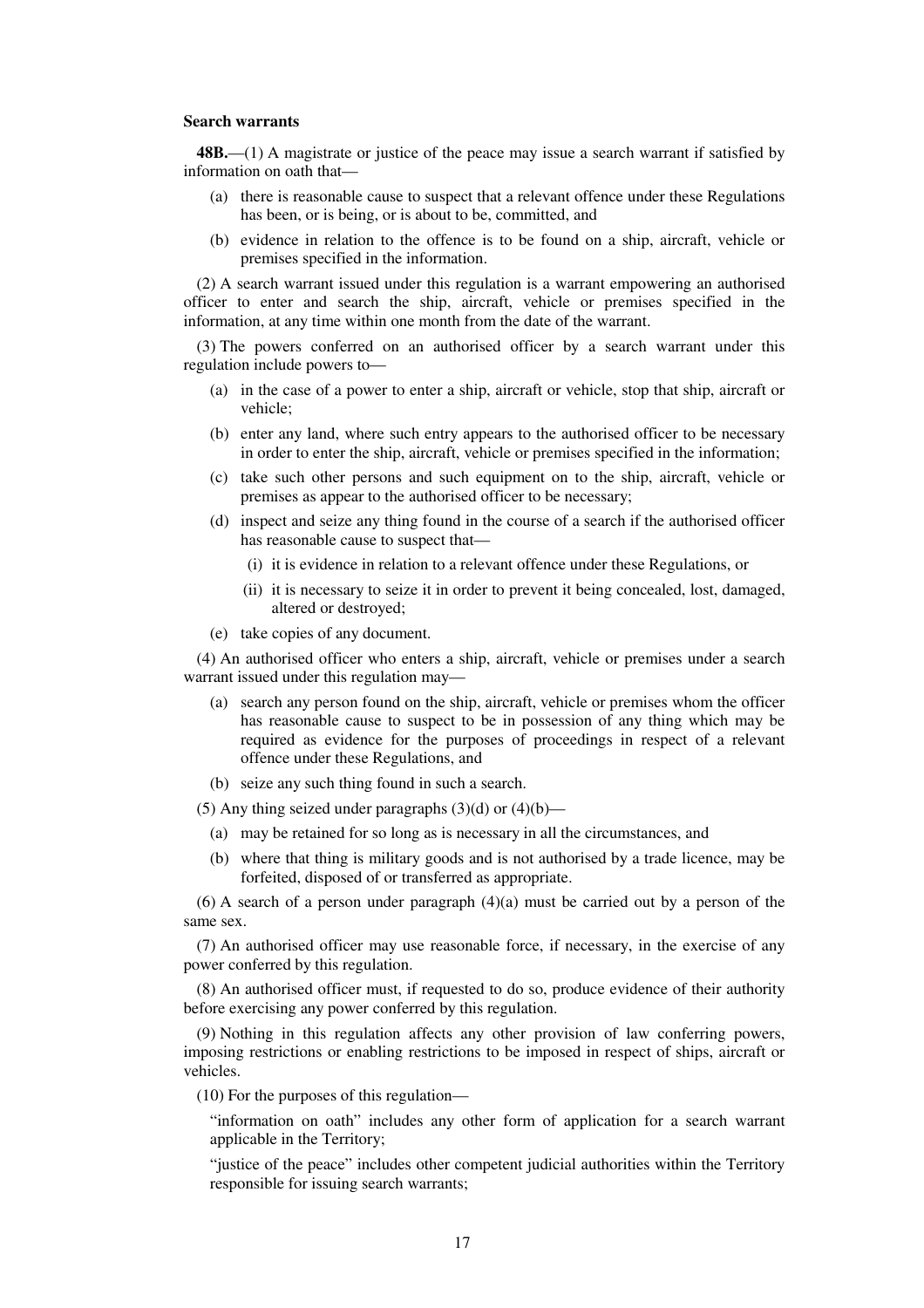"military goods" has the meaning given in regulation 19;

"relevant offence" means an offence which is punishable with a term of imprisonment of more than 6 months."

**38.** For regulation 49 (penalties for offences) substitute—

"**49.**—(1) Paragraphs (3) to (7) apply to—

- (a) Anguilla;
- (b) British Antarctic Territory;
- (c) British Indian Ocean Territory;
- (d) Cayman Islands;
- (e) Montserrat;
- (f) Pitcairn, Henderson, Ducie and Oeno Islands;
- (g) Turks and Caicos Islands;
- (h) Virgin Islands.

(2) Paragraphs  $(8)$  to  $(12)$  apply to-

- (a) Falkland Islands;
- (b) St Helena, Ascension and Tristan da Cunha;
- (c) South Georgia and the South Sandwich Islands;
- (d) the Sovereign Base Areas of Akrotiri and Dhekelia in the Island of Cyprus.

(3) A person who commits an offence under any provision of Part 3 (Finance) or regulation 36 (finance: licensing offences) is liable—

- (a) on summary conviction, to imprisonment for a term not exceeding 6 months, or a fine not exceeding £5,000 or its equivalent in the currency of the Territory, or both;
- (b) on conviction on indictment, to imprisonment for a term not exceeding 7 years, or a fine, or both.
- (4) A person who commits an offence under any provision of Part 5 (Trade) is liable—
	- (a) on summary conviction, to imprisonment for a term not exceeding 6 months, or a fine not exceeding £5,000 or its equivalent in the currency of the Territory, or both;
	- (b) on conviction on indictment, to imprisonment for a term not exceeding 10 years, or a fine, or both.

(5) A person who commits an offence under regulation 9(6) (confidentiality), 37, 45(6) or 46(5) (offences in connection with trade licences) is liable—

- (a) on summary conviction, to imprisonment for a term not exceeding 6 months, or a fine not exceeding £5,000 or its equivalent in the currency of the Territory, or both;
- (b) on conviction on indictment, to imprisonment for a term not exceeding 2 years, or a fine, or both.

(6) A person who commits an offence under regulation 39(6) or 43 (information offences in connection with Part 3) is liable, on summary conviction, to imprisonment for a term not exceeding 6 months, or a fine not exceeding £5,000 or its equivalent in the currency of the Territory, or both.

(7) A person who commits an offence under regulation 44A (trade: information offences) is liable, on summary conviction, to a fine not exceeding  $\text{\pounds}1,000$  or its equivalent in the currency of the Territory.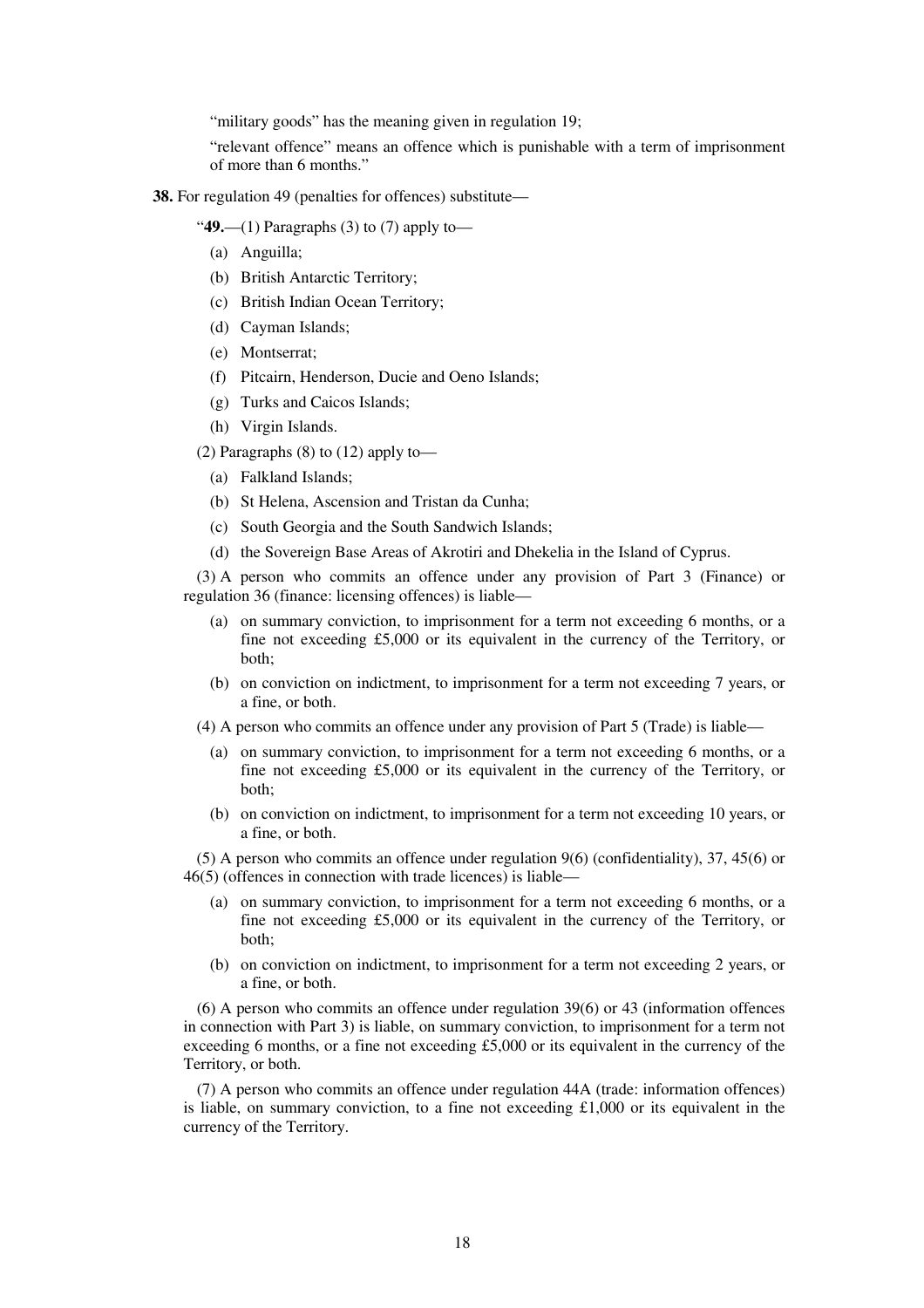(8) A person who commits an offence under any provision of Part 3 (Finance) or regulation 36 (finance: licensing offences) is liable on conviction to imprisonment for a term not exceeding 7 years, or a fine, or both.

(9) A person who commits an offence under any provision of Part 5 (Trade) is liable on conviction to imprisonment for a term not exceeding 10 years, or a fine, or both.

(10) A person who commits an offence under regulation 9(6) (confidentiality), 37, 45(6) or 46(5) (offences in connection with trade licences) is liable on conviction to imprisonment for a term not exceeding 2 years, or a fine, or both.

(11) A person who commits an offence under regulation 39(6) or 43 (information offences in connection with Part 3) is liable on conviction to imprisonment for a term not exceeding 6 months, or a fine not exceeding £5,000 or its equivalent in the currency of the Territory, or both.

(12) A person who commits an offence under regulation 44A (trade: information offences) is liable on conviction to a fine not exceeding £1,000 or its equivalent in the currency of the Territory.

(13) Where a fine in this regulation is expressed to be a sum in sterling or its equivalent in the currency of the Territory, the Governor may issue guidance specifying how to calculate the amount in the currency of the Territory which is to be considered equivalent to that sum in sterling."

**39.** In regulation 50 (liability of officers of bodies corporate etc.), omit paragraph (4).

**40.** In regulation 51 (jurisdiction to try offences)—

- (a) in paragraphs (1) and (2), for "United Kingdom", in each place it occurs, substitute "Territory";
- (b) omit paragraphs (3) and (4).

**41.** After regulation 51 (jurisdiction to try offences), insert—

#### "**Consent to prosecutions**

**51A.**—(1) Proceedings for an offence under these Regulations must not be instituted in the Territory except with the consent of the principal public officer of the Territory responsible for criminal prosecutions.

(2) Nothing in paragraph (1) prevents—

- (a) the arrest, or the issue or execution of a warrant for the arrest, of any person in respect of an offence under these Regulations, or
- (b) the remand in custody or on bail of any person charged with such an offence."

**42.** For regulation 52 (procedure for offences by unincorporated bodies) substitute—

"**52.** Any provision in an enactment which applies in the Territory in relation to criminal proceedings brought against a body corporate, applies also for the purposes of proceedings in the Territory for an offence under these Regulations brought against an unincorporated body."

**43.** In regulation 53 (time limit for proceedings for summary offences), omit paragraph (4).

**44.** Omit regulation 54 (trade enforcement: application of CEMA) (including the heading).

**45.** Omit regulation 55 (trade offences in CEMA: modification of penalty) (including the heading).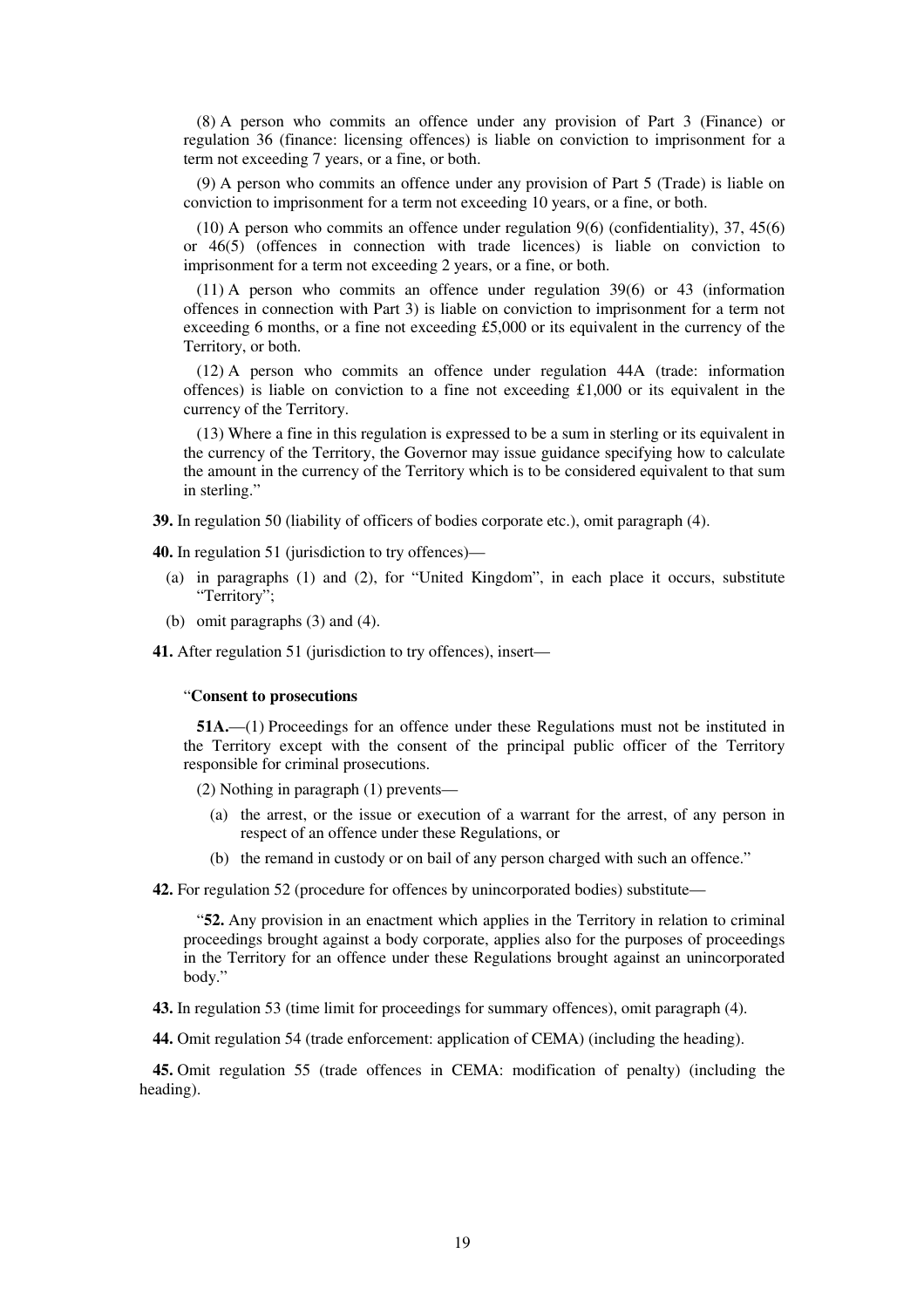**46.** Omit regulation 56 (application of Chapter 1 of Part 2 of the Serious Organised Crime and Police Act 2005(**a**)) (including the heading).

**47.** Omit regulation 57 (monetary penalties) (including the heading).

**48.** In regulation 58 (exercise of maritime enforcement powers)—

(a) for paragraph (1) substitute—

"(1) A maritime enforcement officer may, for a purpose mentioned in paragraph (2) or (3), exercise any of the maritime enforcement powers in relation to a relevant ship in international waters.";

- (b) omit paragraph (5);
- (c) at the end, insert—

"(6) In this Part, "a relevant ship" means, in relation to the Territory, a Territory ship."

**49.** In regulation 59 (maritime enforcement officers)—

- (a) in paragraph  $(1)$ 
	- (i) omit sub-paragraphs (b), (d), (e), (f) and (h);
	- (ii) for sub-paragraph (c) substitute—

"(c) a police officer of the Territory;";

- (iii) for sub-paragraph (g) substitute—
	- "(g) a customs officer of the Territory.";
- (b) omit paragraph (2).

**50.** In regulation 60(2)(c) (power to stop, board, search etc.), for "United Kingdom" substitute "Territory".

**51.** Omit regulation 62 (restrictions on exercise of maritime enforcement powers) (including the heading).

**52.** In regulation 64 (notices), for "United Kingdom", in each place it occurs, substitute "Territory".

**53.** Omit regulation 65 (trade: overlapping offences) (including the heading).

**54.** Omit regulation 66 (revocations) (including the heading).

**55.** Omit regulation 67 (amendment of the United Nations and European Union Financial Sanctions (Linking) Regulations 2017) (including the heading).

**56.** In regulation 68 (transitional provision: Treasury licences)—

- (a) in the heading, for "Treasury licences" substitute "financial sanctions licences";
- (b) in paragraph (1)(a), for ", or deemed to be granted, by the Treasury under regulation 9 of the 2014 Regulations" substitute "by the Governor under article 10 of the 2015 Order";
- (c) in paragraph (2), for "Treasury under regulation 33(1) (Treasury licences)" substitute "Governor under regulation 33 (financial sanctions licences)";
- (d) in paragraph (3), for "2014 Regulations" substitute "2015 Order";
- (e) in paragraph (4), before sub-paragraph (a), insert—

" $(za)$  the 2015 Order.":

-

<sup>(</sup>**a**) 2005 c. 15. Chapter 1 of Part 2 has been amended by the Terrorism Act 2006 (c. 11), section 33(2) to (4); the Northern Ireland (Miscellaneous Provisions) Act 2006 (c. 33), sections 26(2) and 30(2) and Schedules 3 and 5; the Bribery Act 2010 (c. 23), section 17(2) and Schedule 1; the Criminal Justice and Licensing (Scotland) Act 2010 (asp.13), section 203 and Schedule 7, paragraph 77; the Crime and Courts Act 2013 (c. 22), section 15 and Schedule 8, paragraphs 157 and 159; the Criminal Finances Act 2017 (c. 22), section 51(1); the Sanctions and Anti-Money Laundering Act 2018, section 59(4) and Schedule 3, paragraph 4; S.I. 2006/1629; and S.I. 2014/834.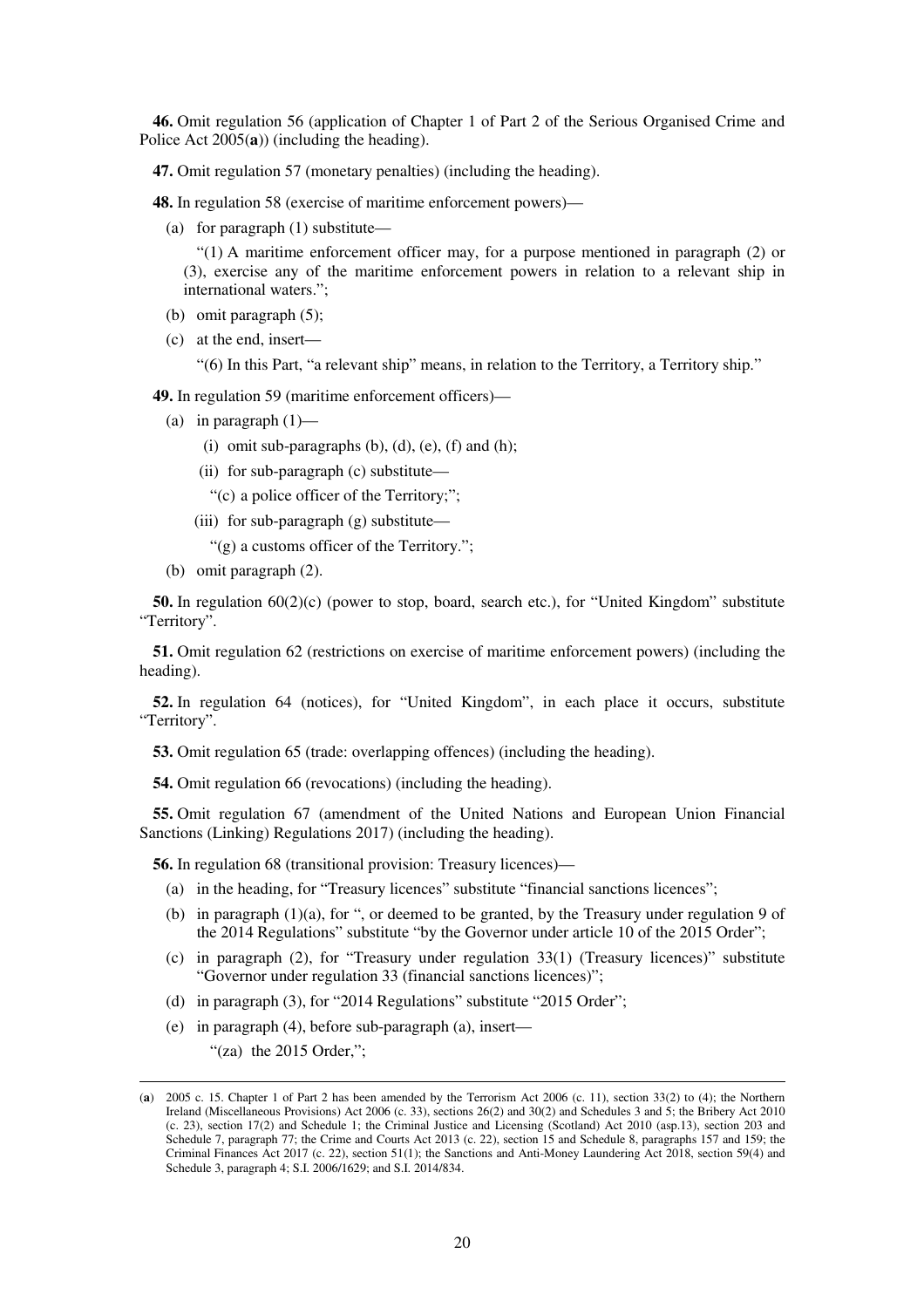- (f) in paragraph  $(5)(a)$ , for "2014 Regulations" substitute "2015 Order";
- $(g)$  in paragraph  $(7)$ 
	- (i) at the appropriate place, insert—

""the 2015 Order" means the Yemen (Sanctions) (Overseas Territories) (No. 2) Order  $2015(a)$ ;";

(ii) for the definition of "the relevant date" substitute—

""the relevant date" means the date on which Part 3 comes into force."

**57.** Omit regulation 69 (transitional provision: trade licences) (including the heading).

**58.** Omit regulation 70 (transitional provision: pending applications for trade licences) (including the heading).

**59.** In regulation 71 (transitional provisions: prior obligations)—

- (a) in paragraph (3)(b), for "(Treasury licences: purposes)" substitute "(financial sanctions licences: purposes)";
- (b) in paragraph (4), for the definition of "the relevant date" substitute—

""the relevant date" means the date on which Part 3 comes into force."

**60.** In Schedule 2 (Treasury licences: purposes)—

- (a) in the heading, for "Treasury licences" substitute "Financial sanctions licences";
- (b) in the definition of "frozen funds or economic resources" in paragraph 1, for "the designation of that person for the purpose of that regulation" substitute "that person being a designated person for the purposes of Part 3 (Finance) as defined in regulation 11 (meaning of "designated person" in Part 3)";
- (c) in paragraph 6(b)(ii) (pre-existing judicial decisions etc.), for "United Kingdom" substitute "Territory".

#### **EXPLANATORY NOTE**

#### *(This note is not part of the Order)*

This Order extends with modifications the Yemen (Sanctions) (EU Exit) (No. 2) Regulations 2020 (S.I. 2020/1278) ("the Yemen Regulations") as amended from time to time to all British overseas territories except Bermuda and Gibraltar (which implement sanctions under their own legislative arrangements). It also implements in those territories the travel ban in respect of UN designated persons required by paragraph 15 of resolution 2140 (2014) adopted by the Security Council on 26 February 2014 (which in the United Kingdom is implemented by way of the Immigration Act 1971 (c.77) rather than the Yemen Regulations).

Section 63(3)(c) of the Sanctions and Anti-Money Laundering Act 2018 (c.13) ("the Sanctions Act") provides that Her Majesty may by Order in Council provide for any provision of Part 1 of that Act, or any regulations under Part 1 of that Act, to extend with or without modifications to any of the British overseas territories. Section 63(4) provides that this includes the power to extend any regulations as amended from time to time.

Section 1 of the United Nations Act 1946 (c.45) provides that Her Majesty may by Order in Council make such provision as appears to Her necessary or expedient for enabling the effective application of certain measures where, under Article 41 of the Charter of the United Nations, the Security Council has called upon Her Majesty's Government in the United Kingdom to apply such measures to give effect to any decision of that Council. In accordance with subsection (2) of that section, such Orders in Council may extend to the British overseas territories.

<sup>-</sup>(**a**) S.I. 2015/1381 as amended by S.I. 2018/1076.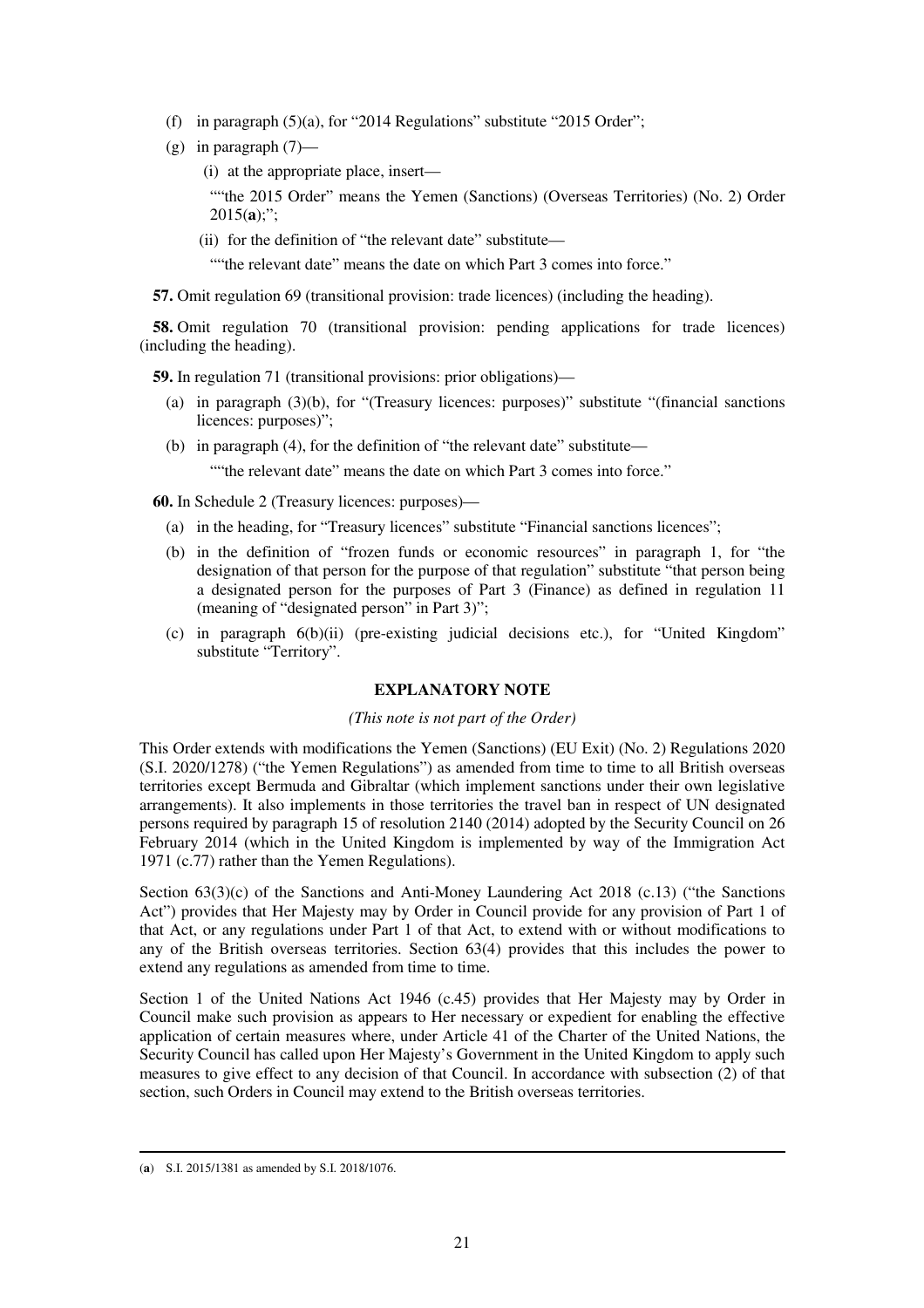The Yemen Regulations were made under Part 1 of the Sanctions Act to establish a sanctions regime in relation to Yemen for the purpose of promoting the peace, stability and security of Yemen. Following the United Kingdom's withdrawal from the European Union, the Yemen Regulations also implement the UN sanctions regime in respect of Yemen and replace the EU sanctions regime which is currently implemented via an EU Council Decision and Regulation.

The Yemen Regulations, as modified and extended to the British overseas territories listed in Schedule 1 by this Order ("the modified Regulations"), provide that a person named by the UN or designated by the Secretary of State for being, or having been, involved in certain activities, is a designated person for the purposes of the modified Regulations. Designated persons may be excluded from the territory and may be made subject to financial sanctions, including having their funds or economic resources frozen.

The modified Regulations also impose trade restrictions in relation to designated persons in respect of military goods and technology and restrictions on certain activities which enable or facilitate the conduct of armed hostilities in Yemen.

The modified Regulations provide for certain exceptions to this sanctions regime (for example to allow for frozen accounts to be credited with interest or other earnings and to allow acts done for the purpose of national security or the prevention of serious crime). The Governor of a British overseas territory to which the modified Regulations extend may, with the consent of the Secretary of State, issue a licence in respect of activities that would otherwise be prohibited under the modified Regulations. Schedule 2 sets out the purposes under which the Governor may issue a financial sanctions licence. The modified Regulations also require the Governor of the territory to publish an up-to-date list of designated persons.

The modified Regulations prescribe powers for the provision and sharing of information to enable the effective implementation and enforcement of the sanctions regime. The modified Regulations also prescribe enforcement powers in relation to suspected ships, aircraft or vehicles, or for the issue of a search warrant. The modified Regulations make it a criminal offence to contravene, or circumvent, any of the prohibitions in the modified Regulations and prescribe the penalties that apply to such offences.

This Order also extends to the territories for the purposes of the modified Regulations specific provisions of Part 1 of the Sanctions Act, namely provisions relating to protection for acts done for purposes of compliance, Crown application and saving for prerogative powers.

This Order also provides that, subject to certain exceptions, UN designated persons must not enter or remain in the territories.

An Impact Assessment has not been prepared for this instrument because the territorial extent of the instrument and the modified Regulations is the British overseas territories listed in Schedule 1: no, or no significant, impact is foreseen on the private, voluntary or public sectors in the United Kingdom.

<sup>©</sup> Crown copyright 2020

Printed and published in the UK by The Stationery Office Limited under the authority and superintendence of Jeff James, Controller of Her Majesty's Stationery Office and Queen's Printer of Acts of Parliament.